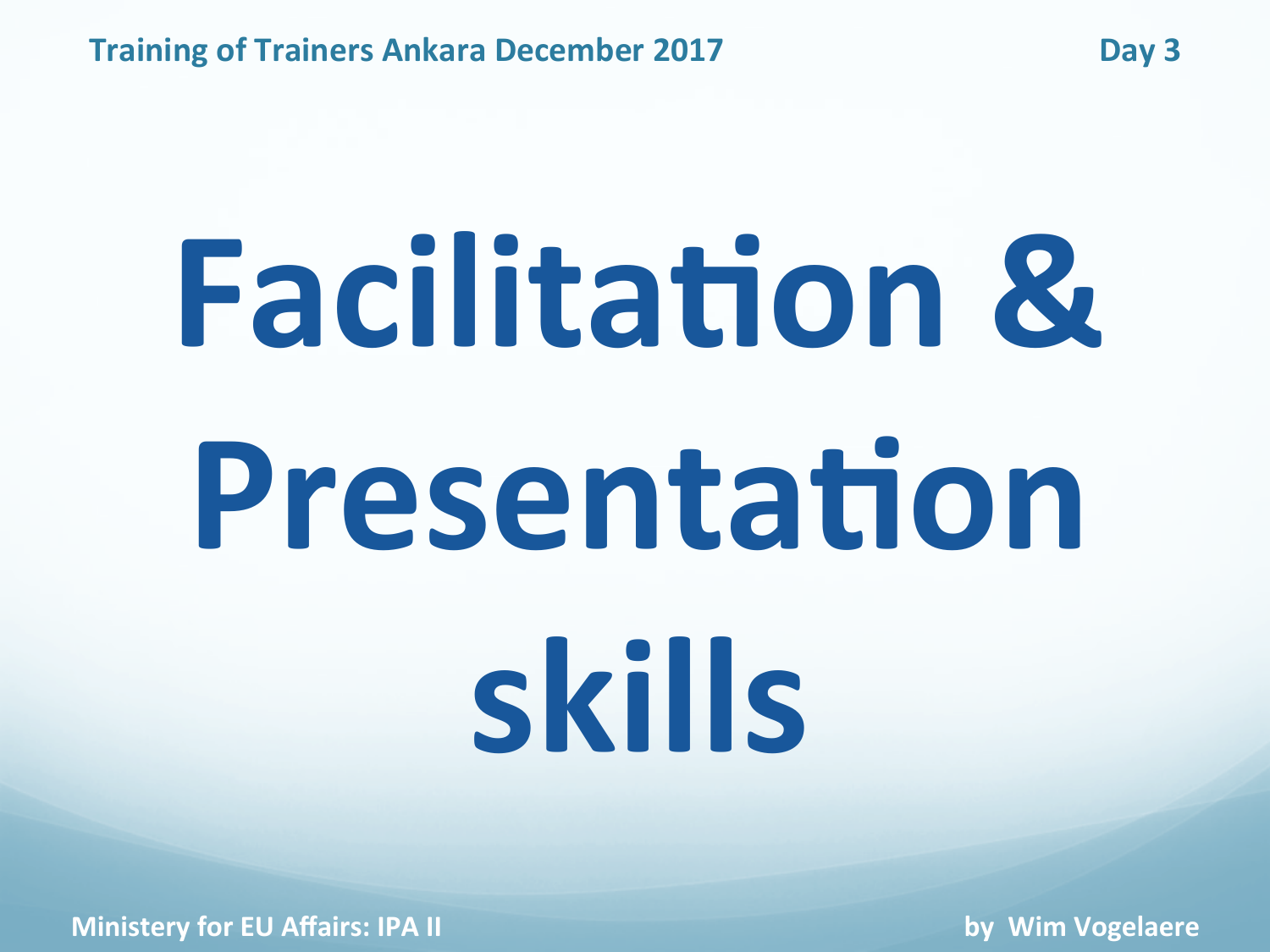## What are the different elements to have a successful presentation?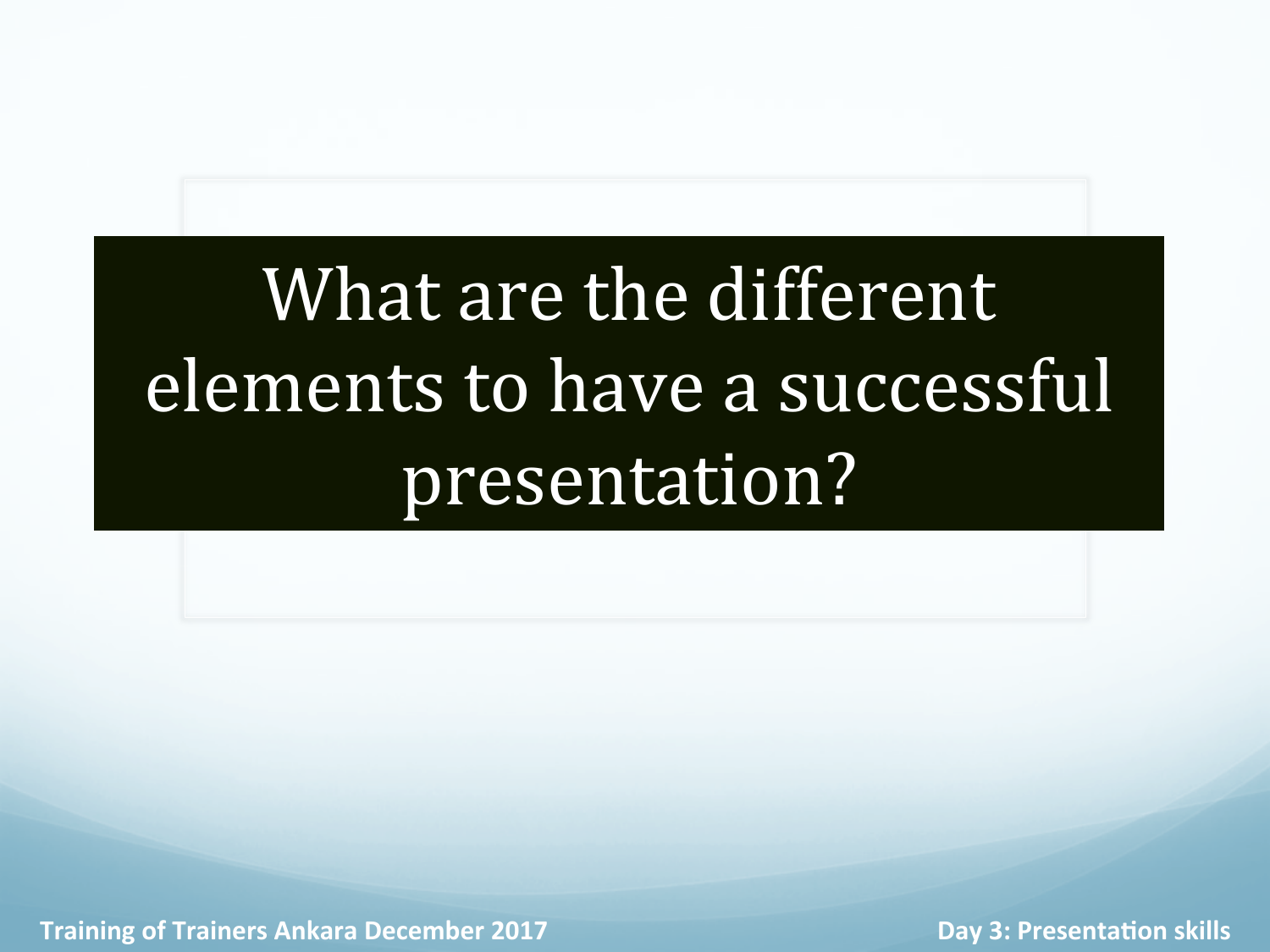#### The steps to:

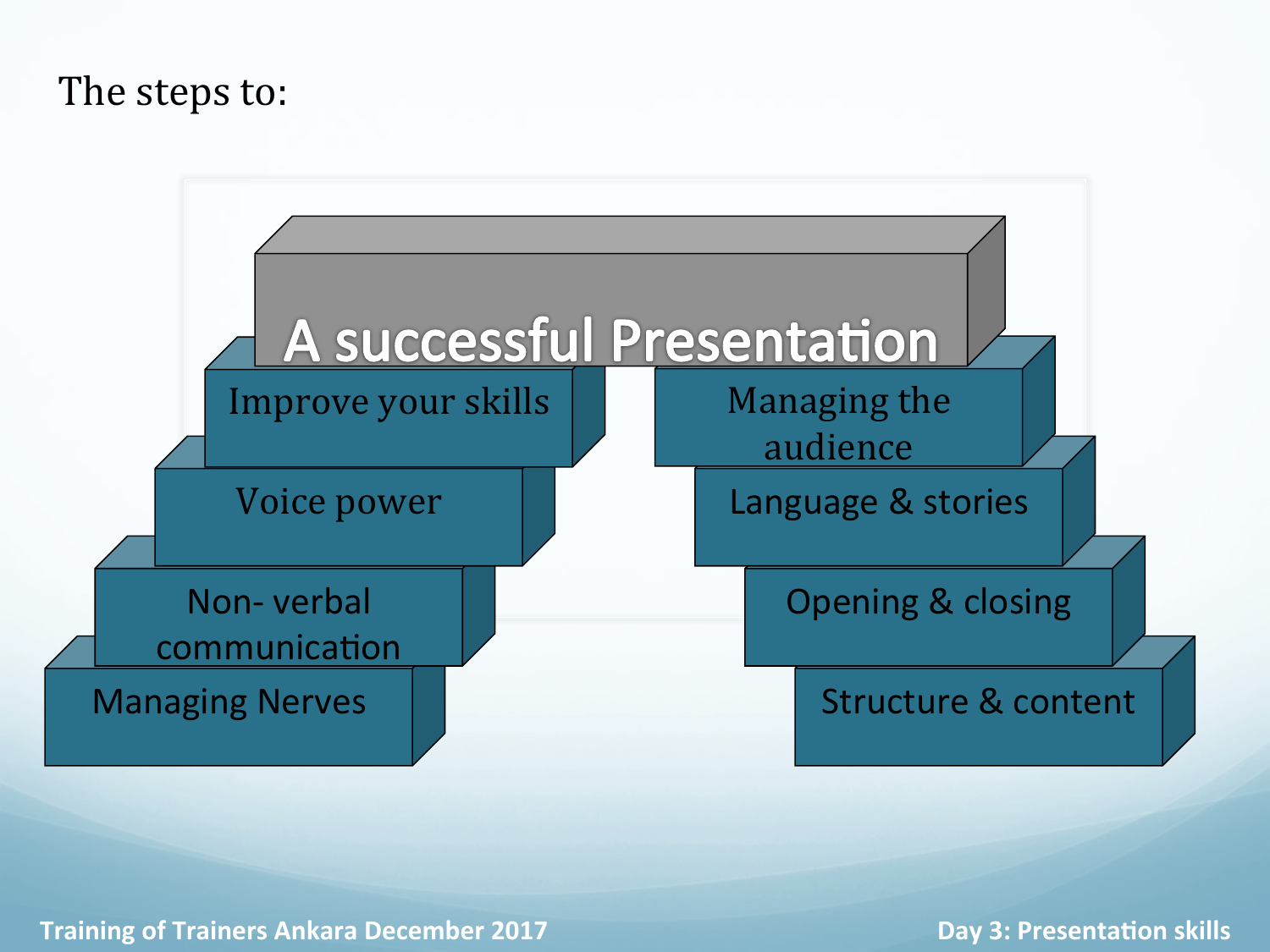#### **A Strategic Approach**

#### Make choices when: Planning, expressing & sharing

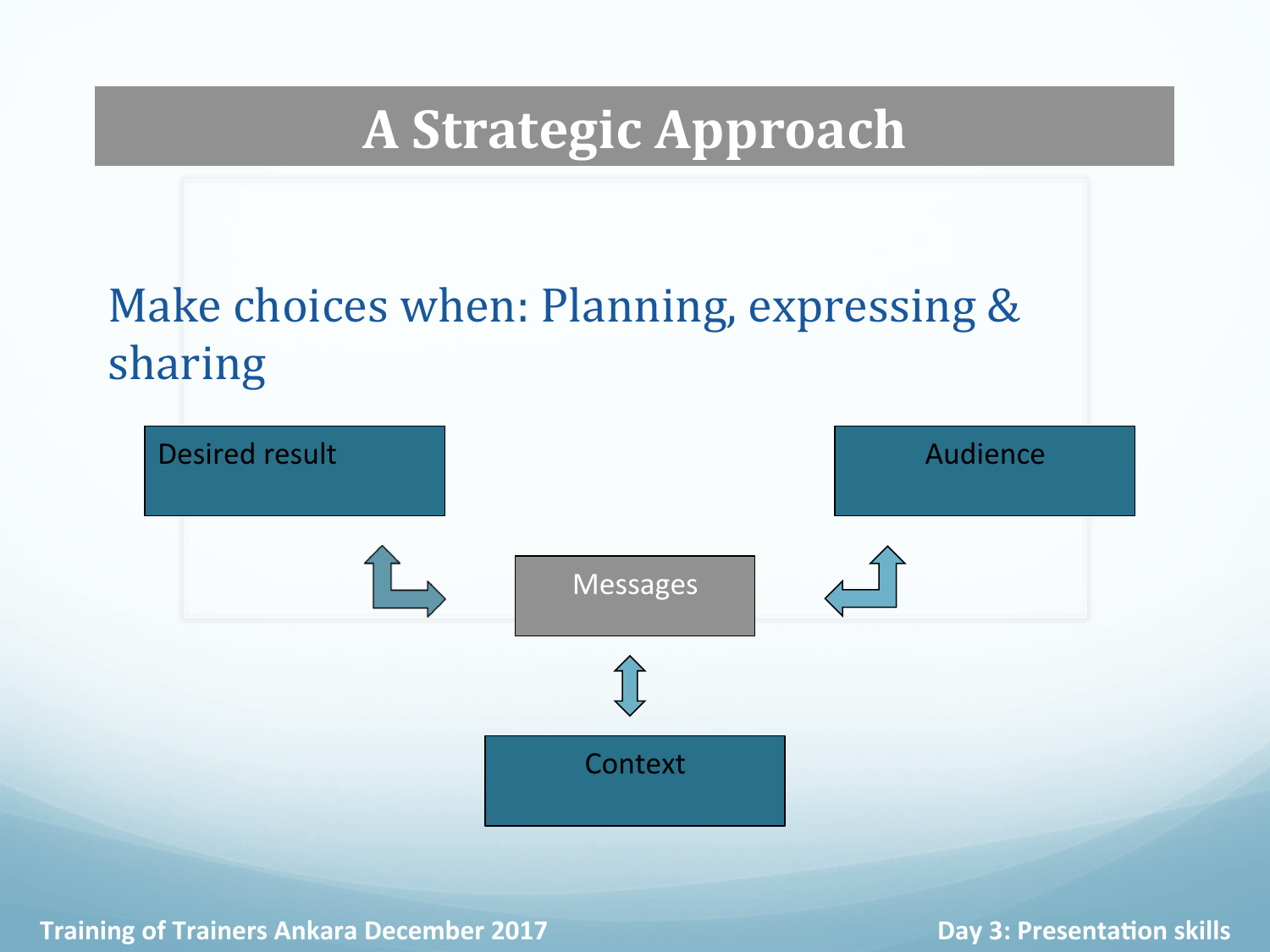## **Define your goal?**

• In one concise statement?

• YES: Your goal is precise!

• NO: Your goal is to vague!

**Training of Trainers Ankara December 2017** *Manual Community Community Community Community Community Community Community Community Community Community Community Community Community Community Community Community Community*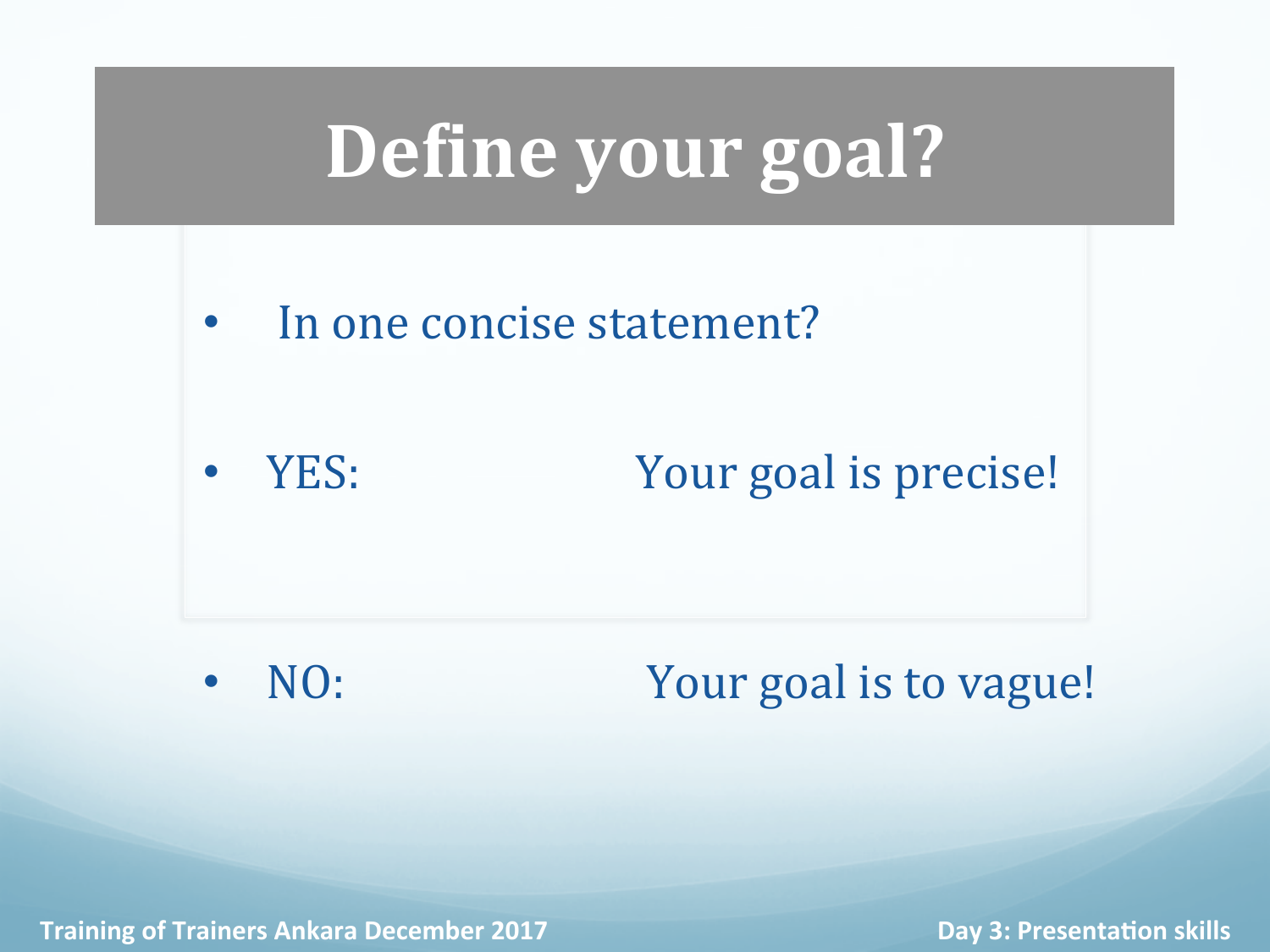## **Structuring the Message**

- Preparation The Key steps
- Gathering information and ideas
- Structure the message –The Frame
- Signpost and link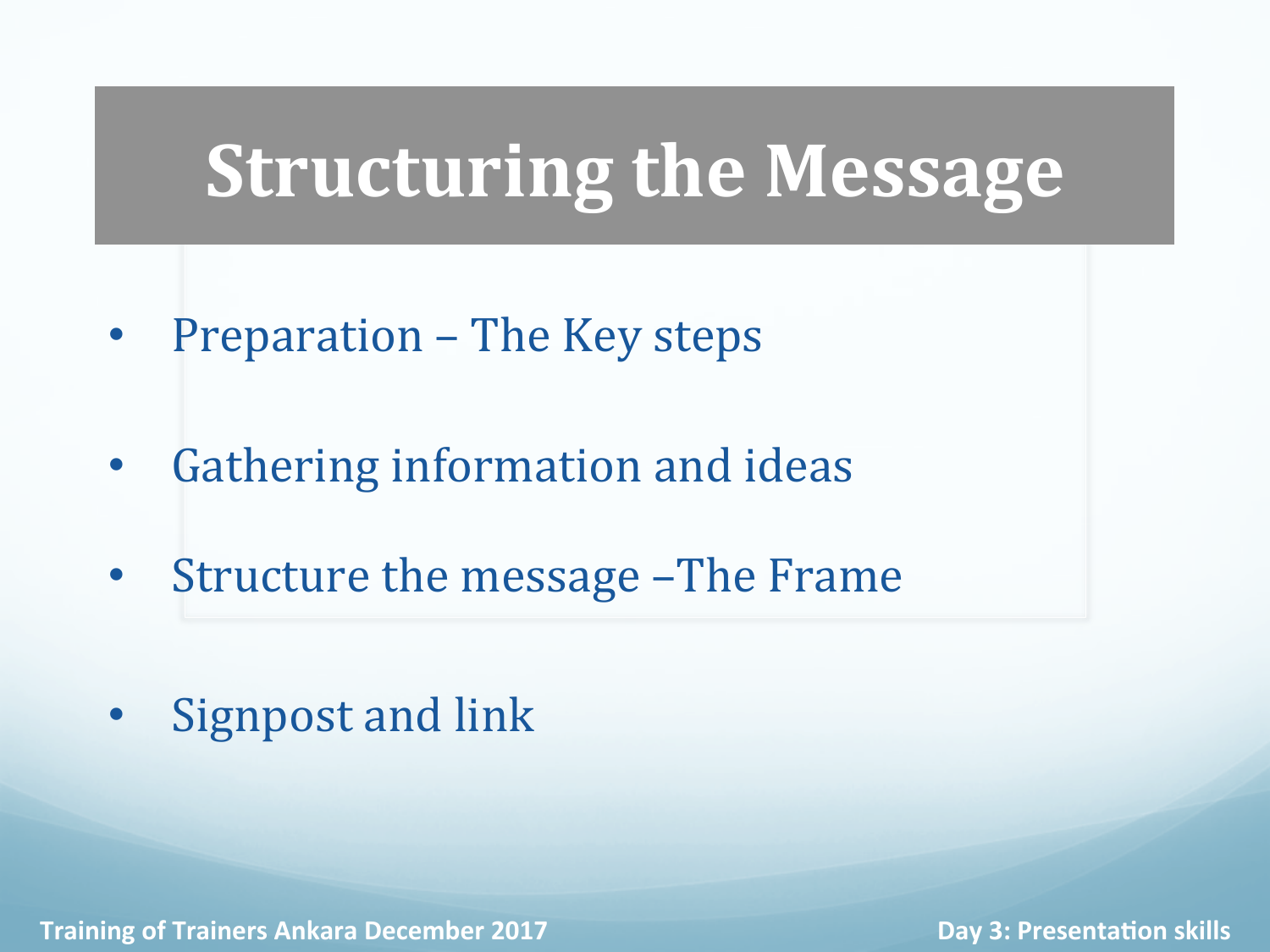## **Opening A B C D**

• Get **A**ttention 

- **Benefits of listening**
- Tell them your **Credentials**
- Give them **Directions**

**Training of Trainers Ankara December 2017** *Manual Community Community Community Community Community Community Community Community Community Community Community Community Community Community Community Community Community*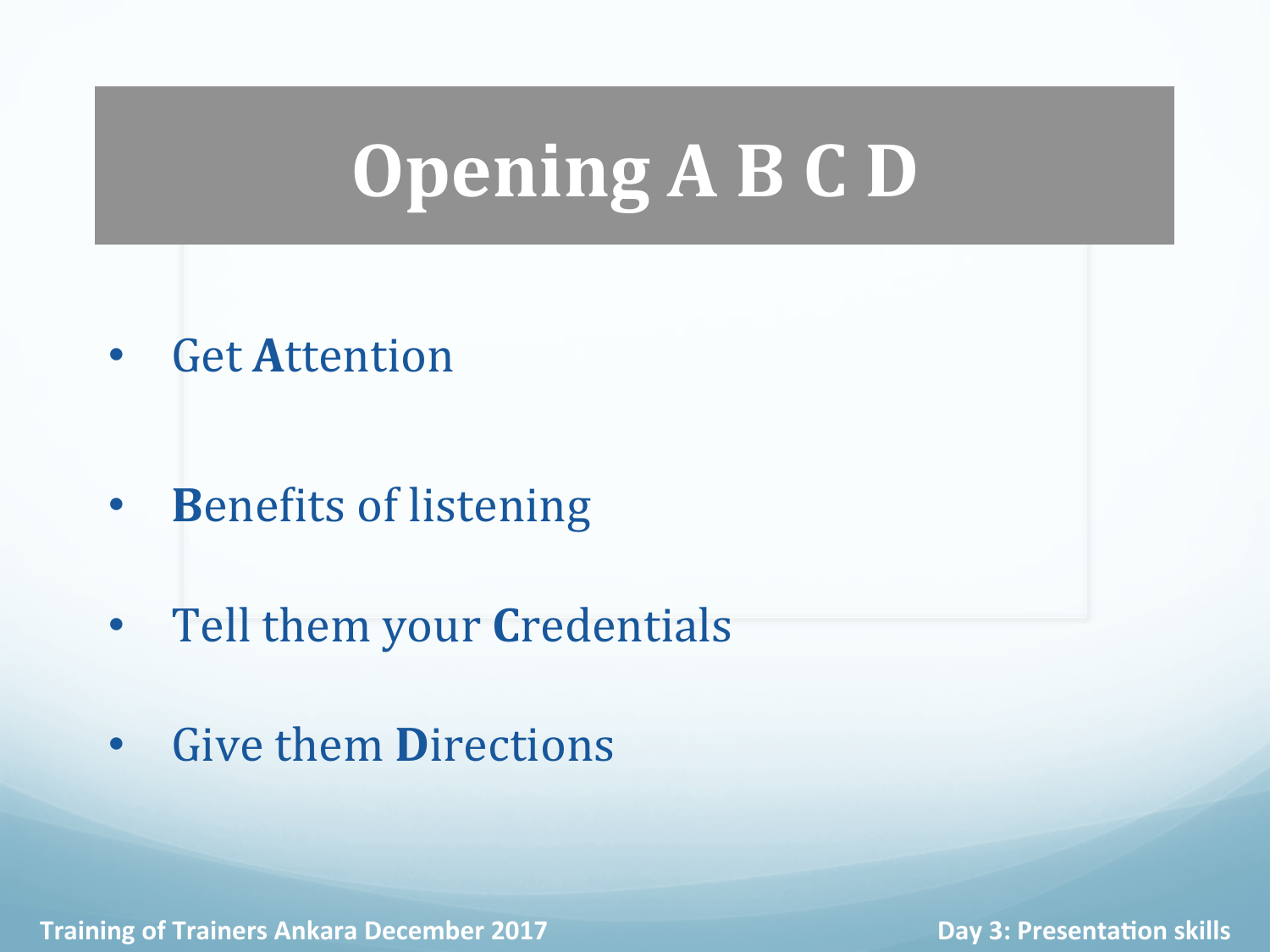## **Middle**

- Link the different points of your structure:
	- Moving on to the next question...
	- Which brings me to the next point...
	- This completes the first part of my presentation
	- To recap...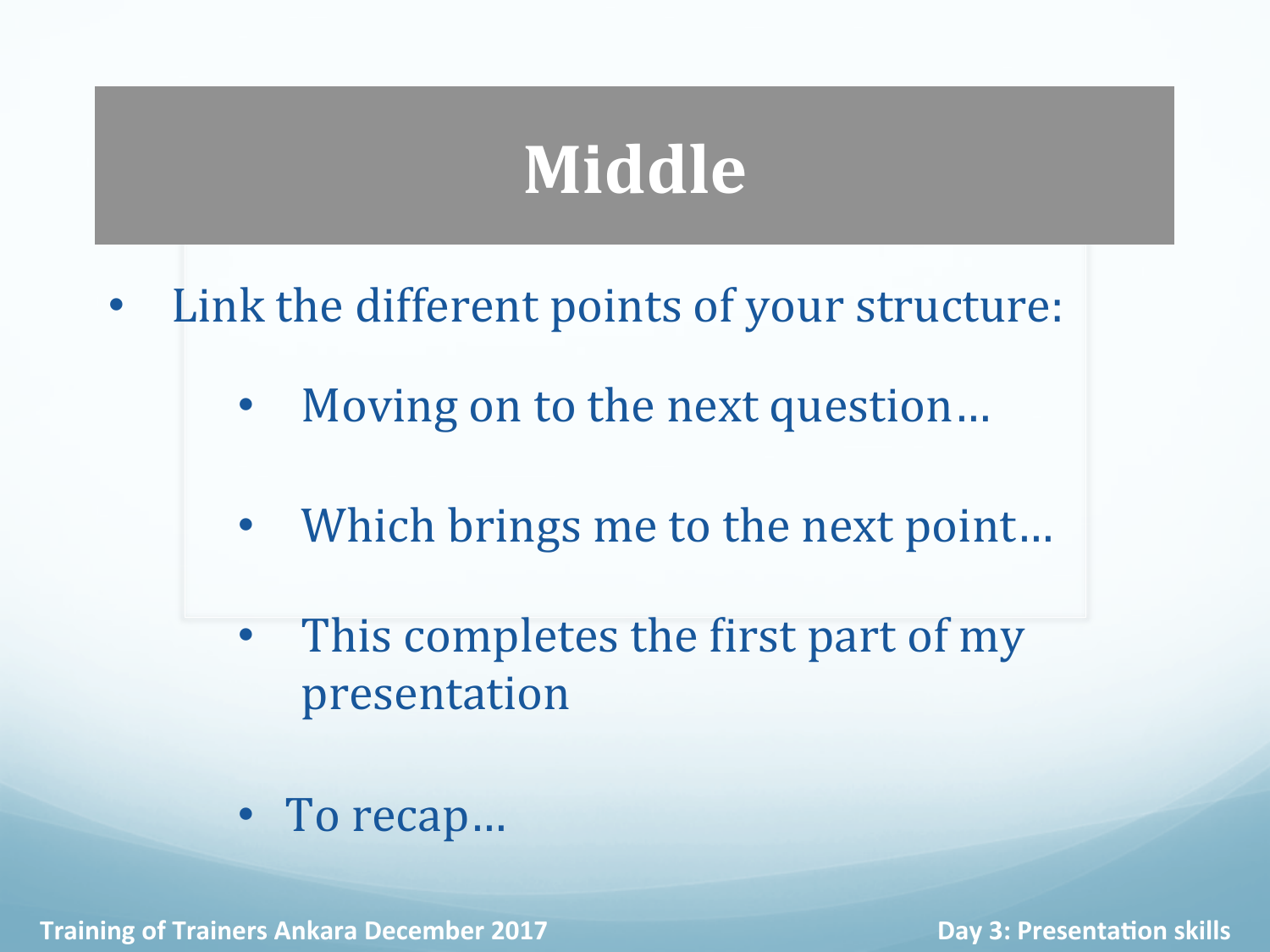## **Managing the audience:**

• Build rapport with the audience

Control questions & answers

• Disruptions & interruptions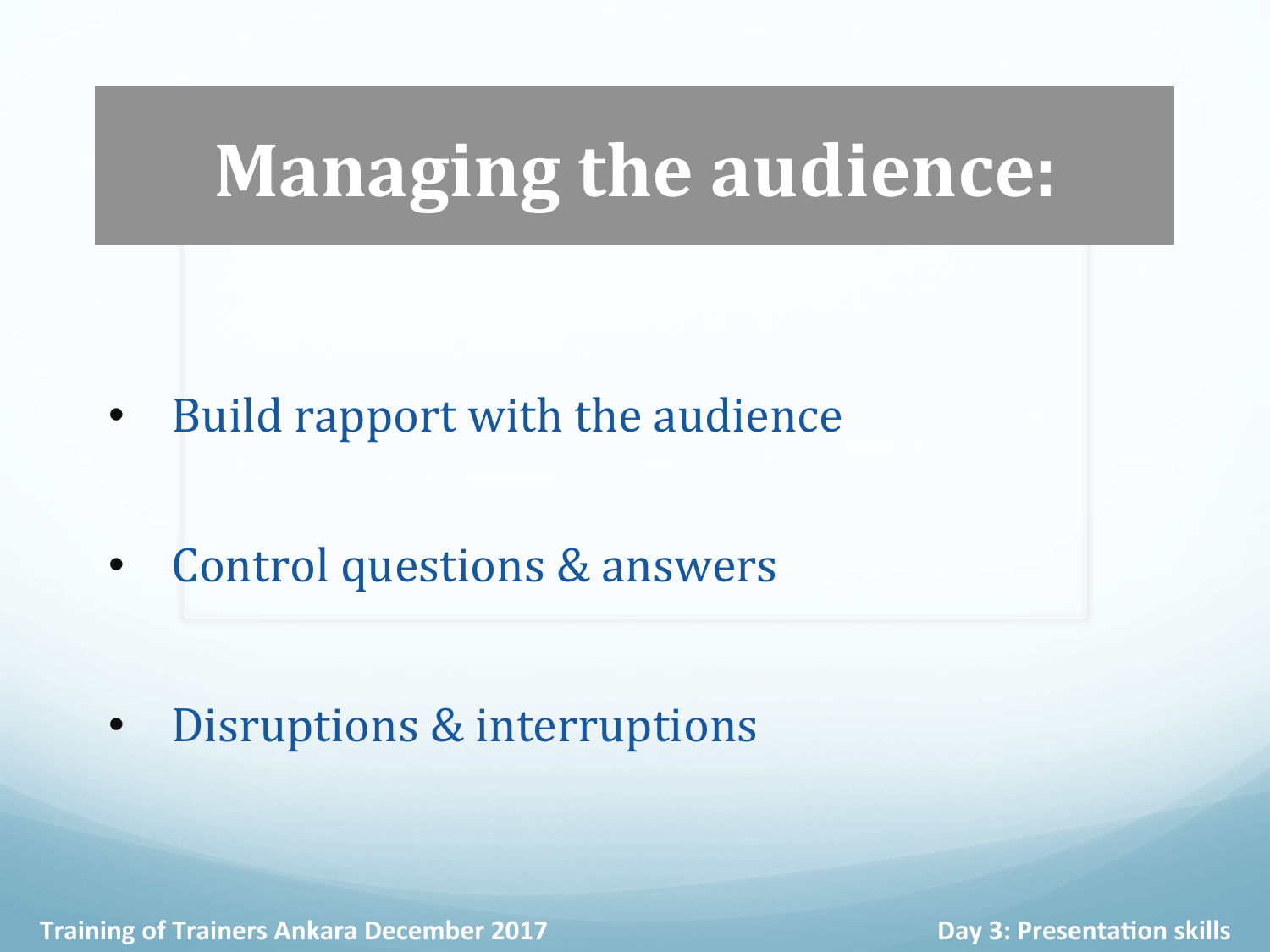## **Rapport**

- If I were to ask you...
- I can see that most of you know what I'm talking about…
- I'm sure everyone in the room...

**Training of Trainers Ankara December 2017 Day 3: PresentaDon skills**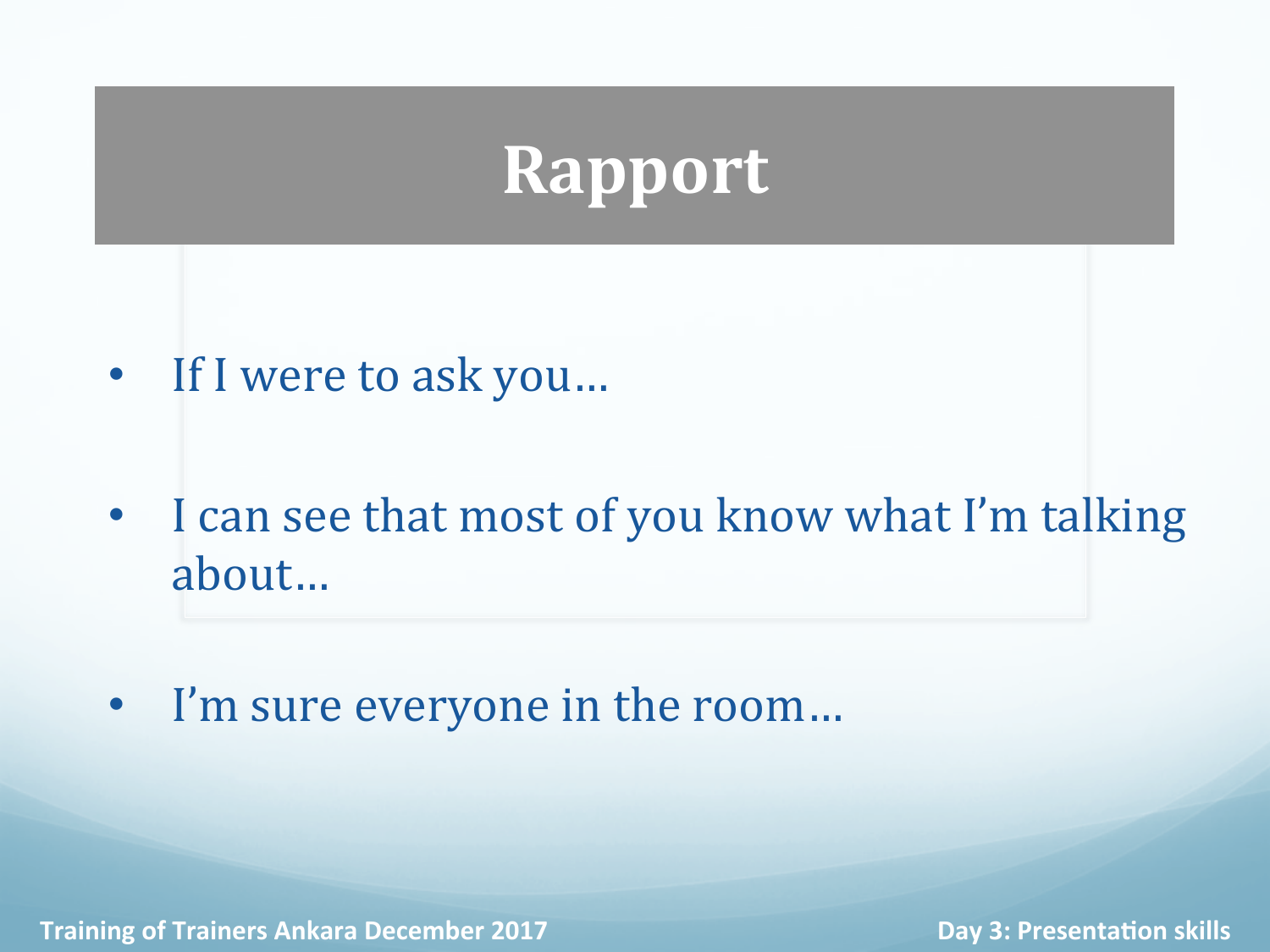## **Handling Difficult Questions**

- Understood?
- Probing
- Help! Do not know...
- Long-winded... not a question
- Hidden agenda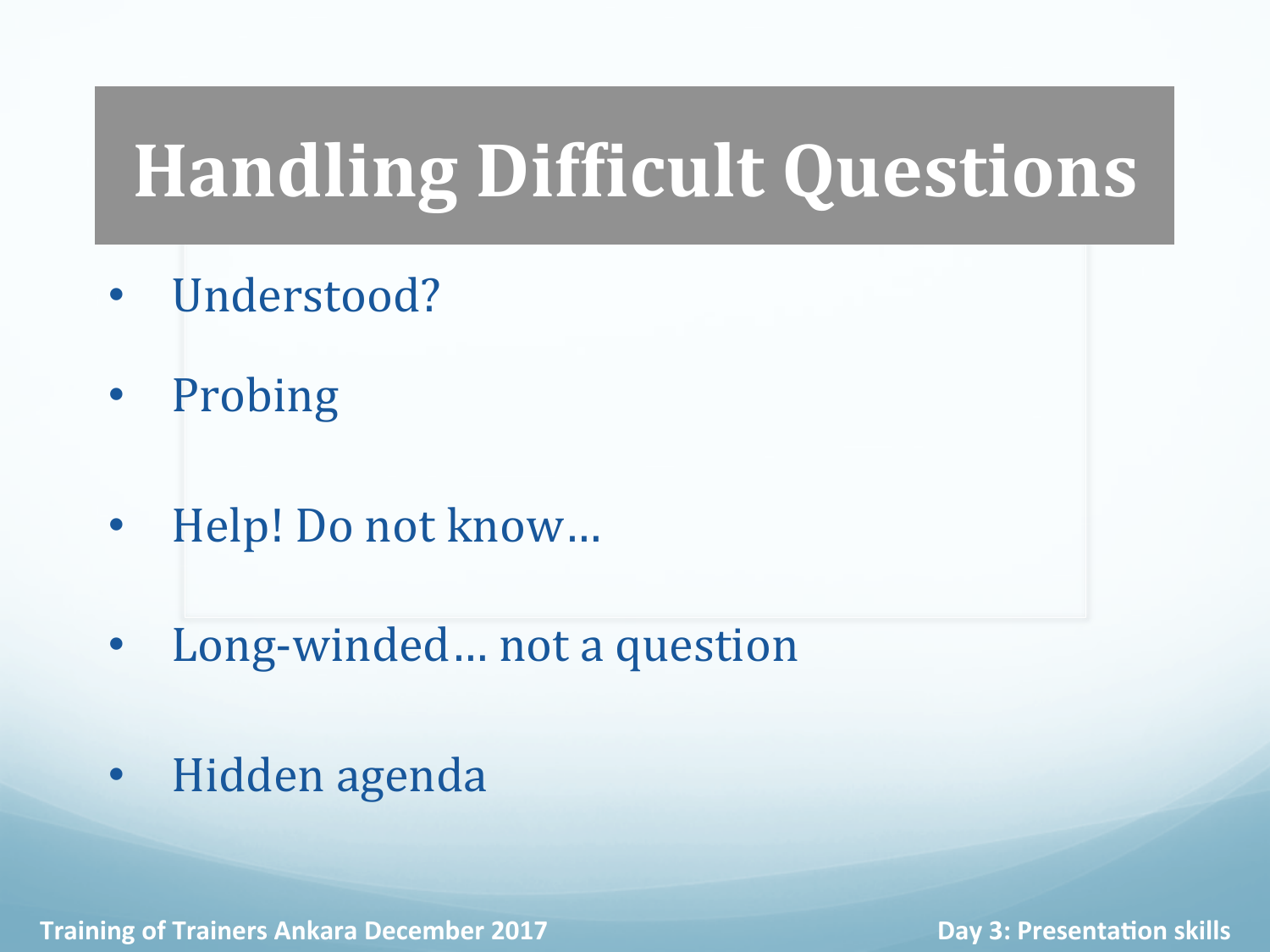## Interruptions



**Training of Trainers Ankara December 2017 Day 3: PresentaDon skills**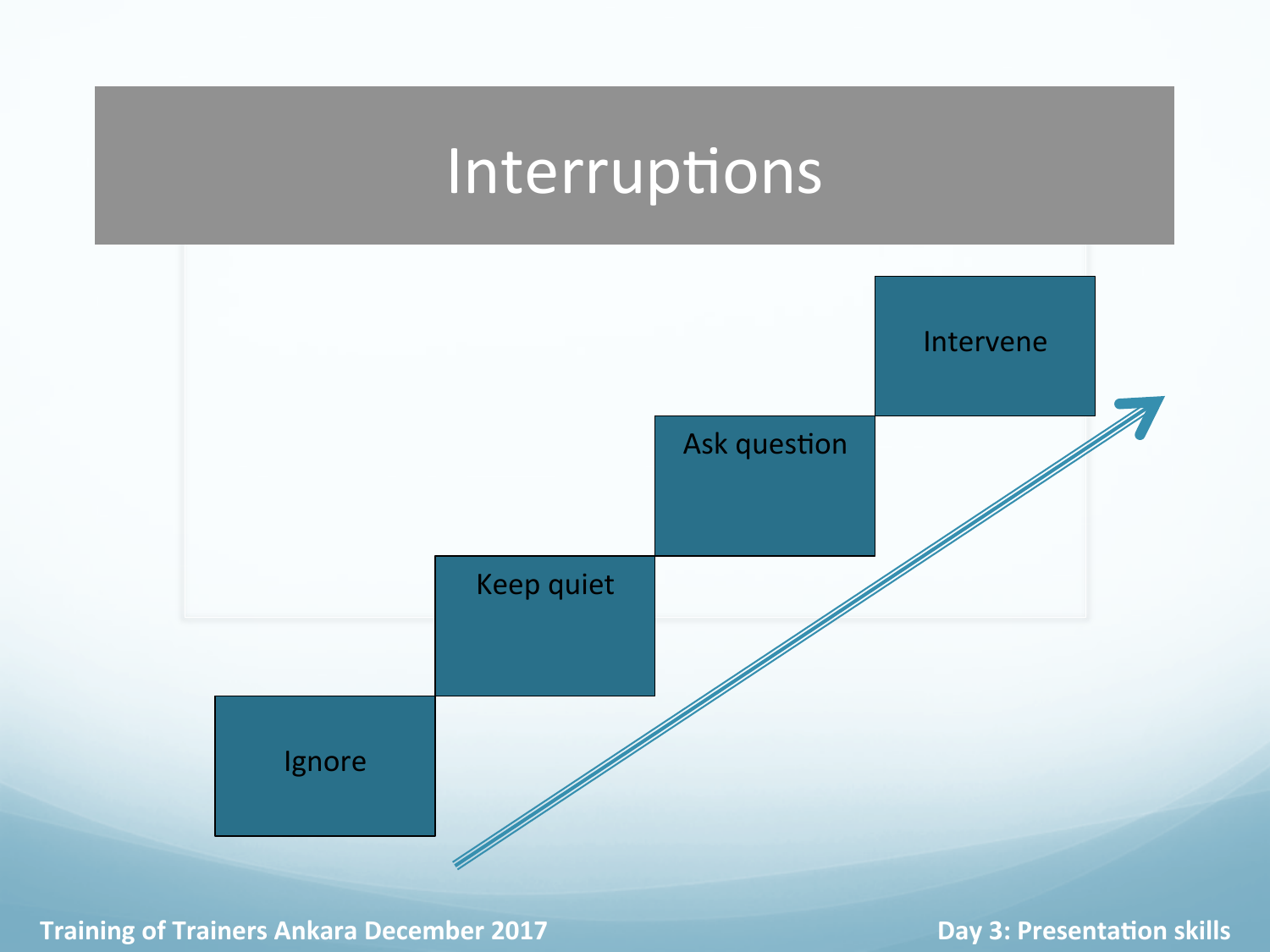## **Finish on a High Note**

- Signpost the conclusion
- Use an anecdote
- Avoid "that's it!"
- Summarise
- Leave the audience with a "take home" message"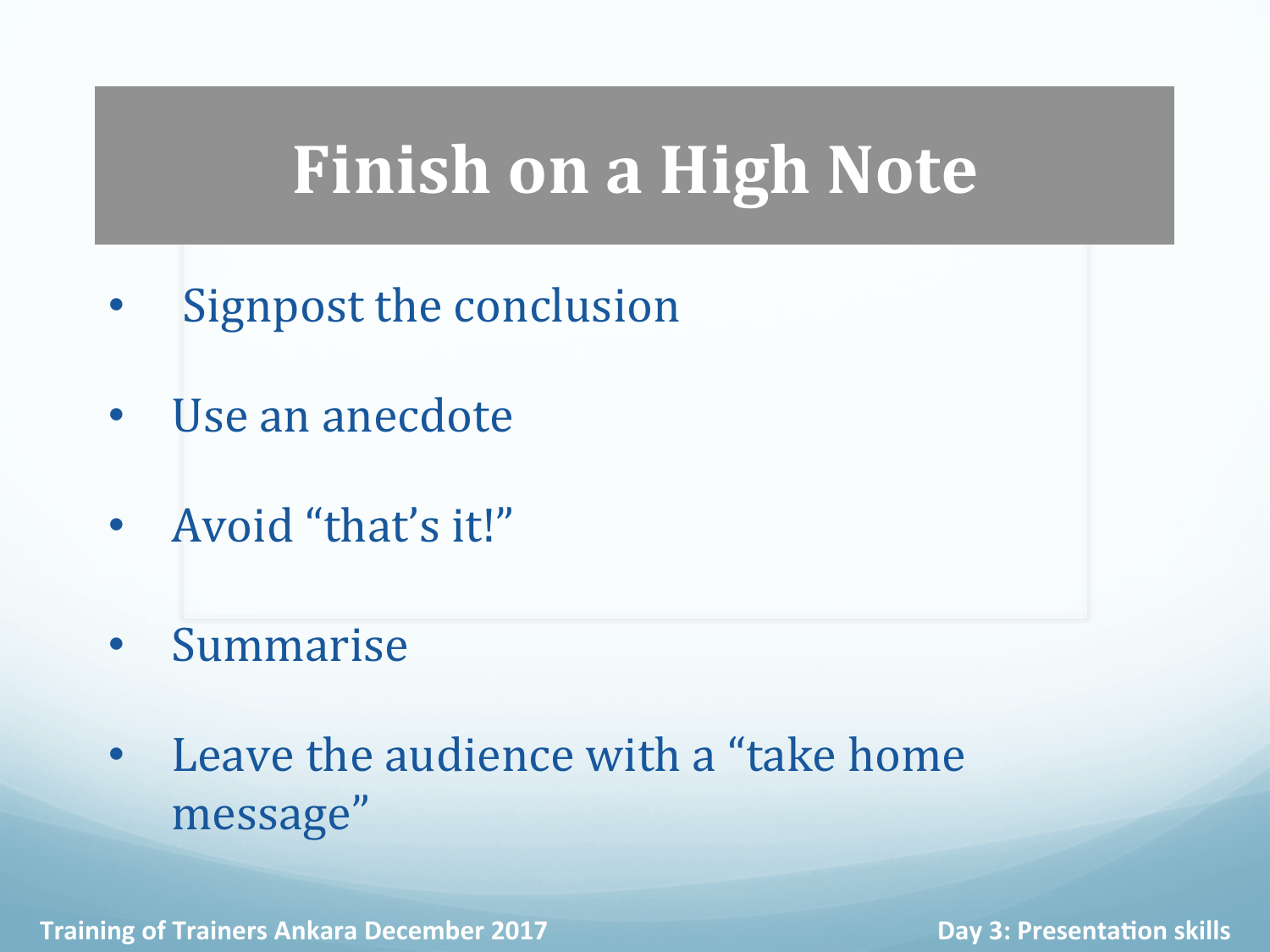## **Overcoming Nerves**

#### 3 Areas of Focus:

- Practical
- Physical
- Mental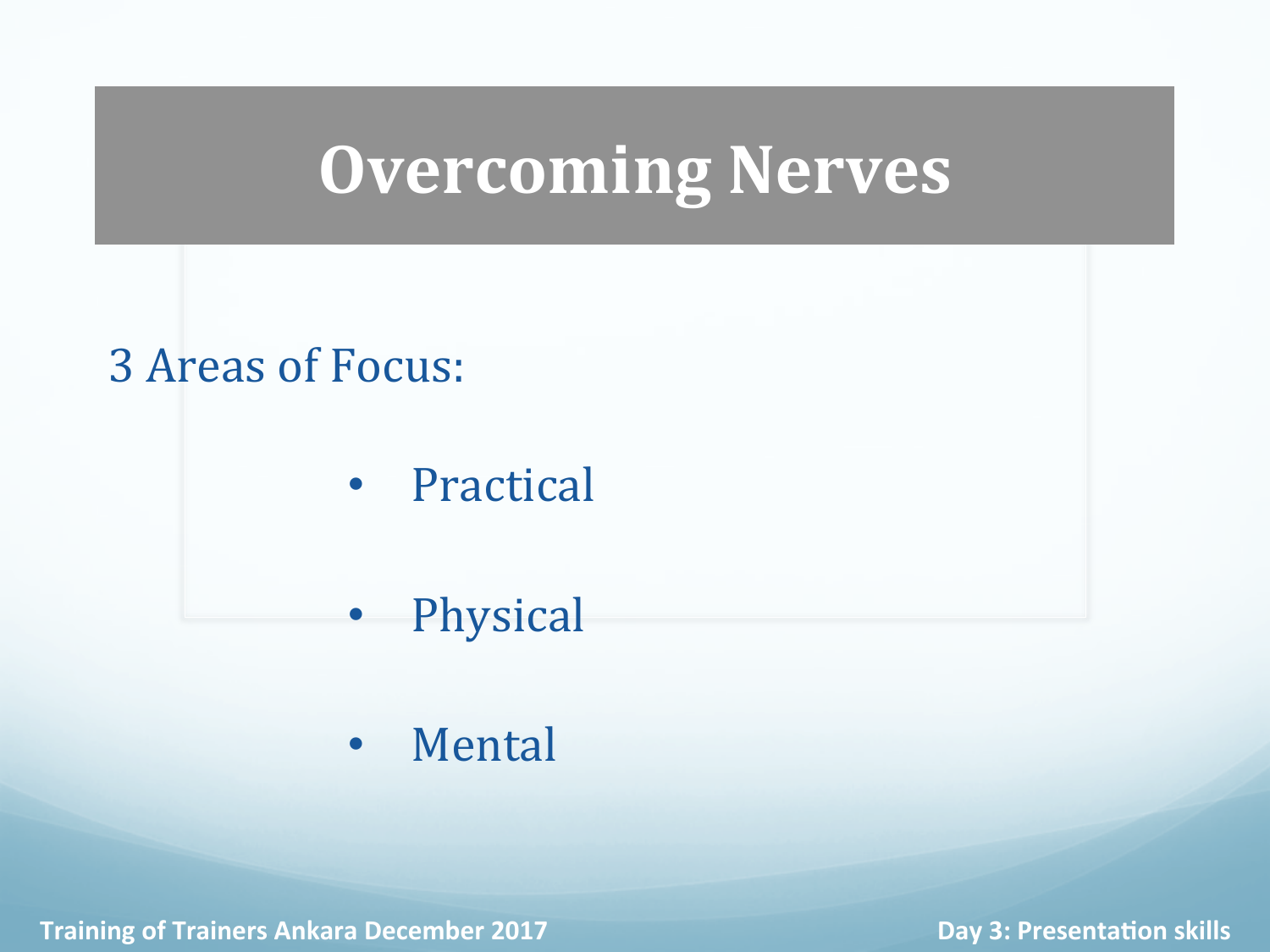## **Body Language & voice**

• Non-verbal behaviour has an impact on the audience 

• Impact of the voice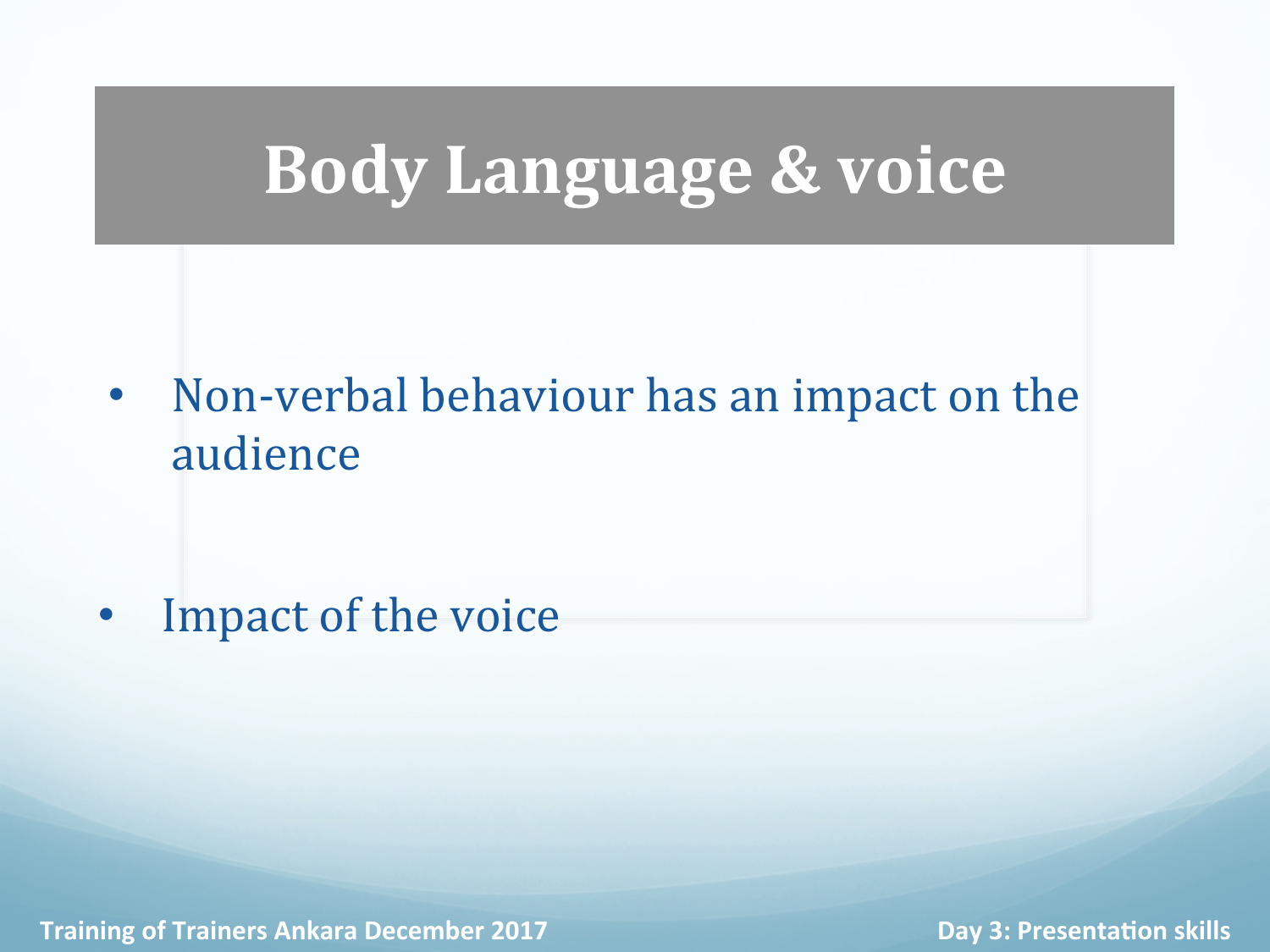## **Aspects of Body language**

- Eye Contact
- Face
- Posture
- **Gesture**
- Appearance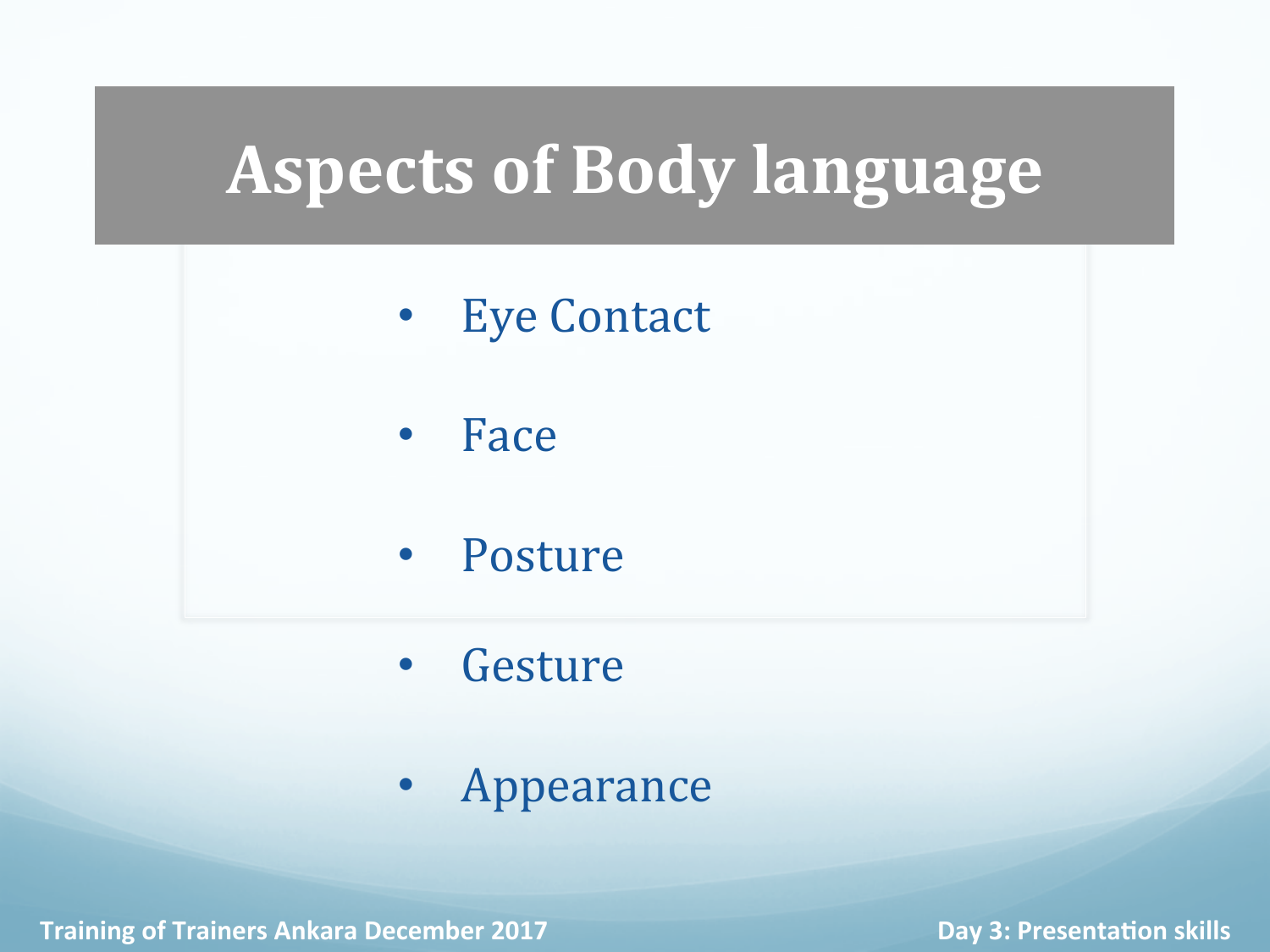## **The elements of the voice**

- Articulation • Variety
- Pitch (tone) • Intonation
- Pace (tempo) • Congruence (harmony)
- Pause Volume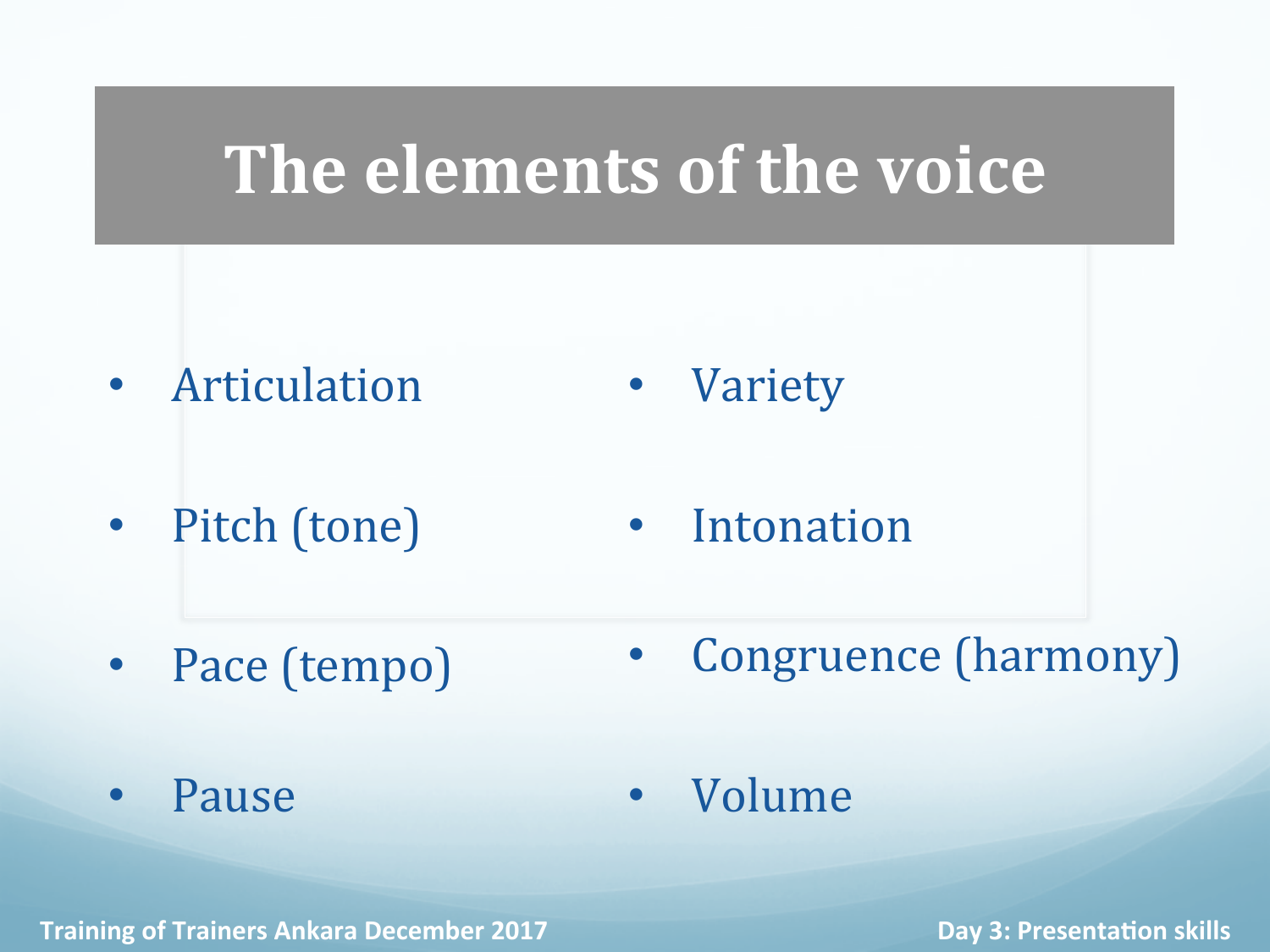# **Visual Aids &**

## **Presentation Techniques**

**Ministery for EU Affairs: IPA II By Wim Vogelaere**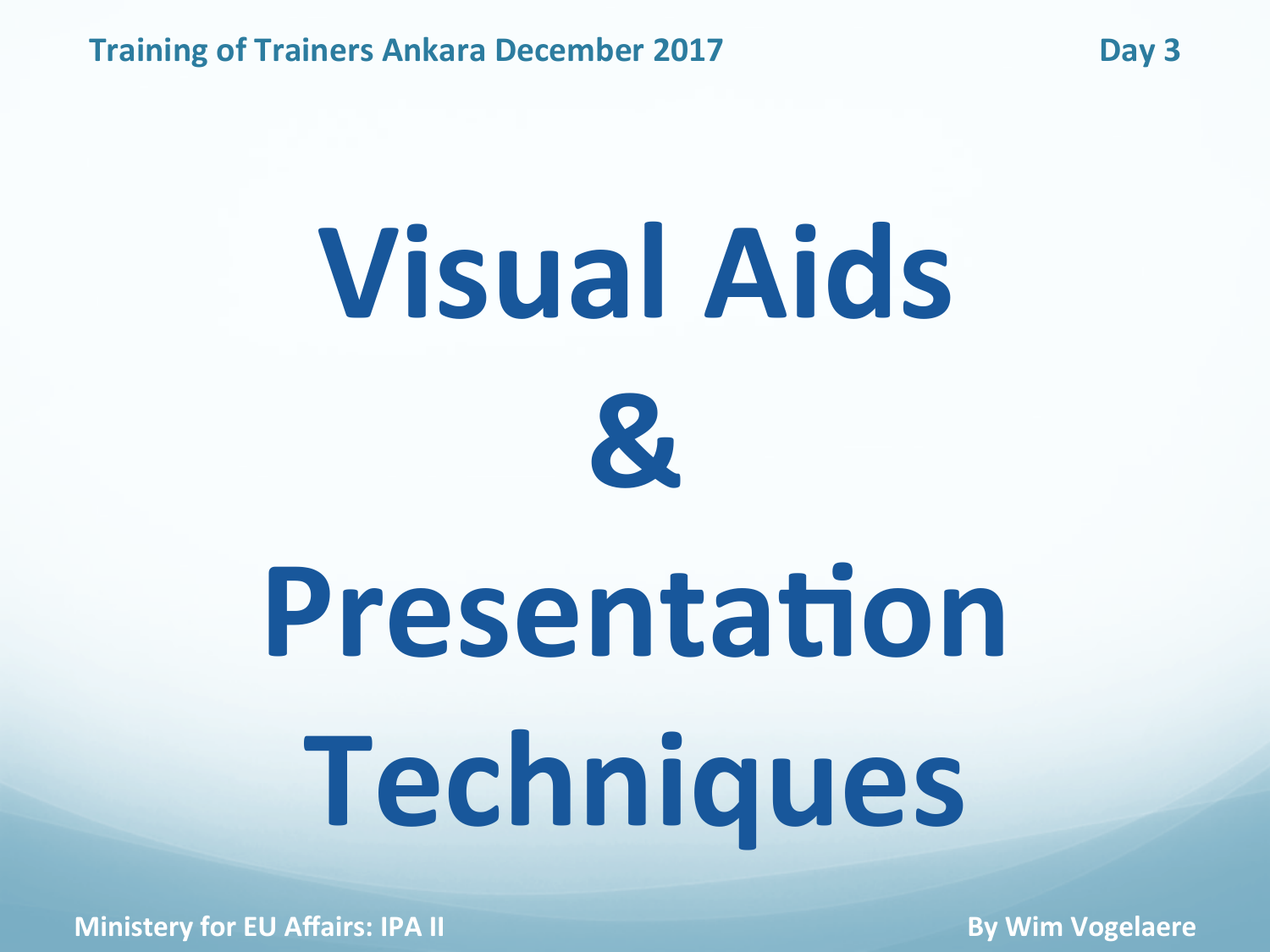## **What kind of visual aids do you know?**

## Are used in your context?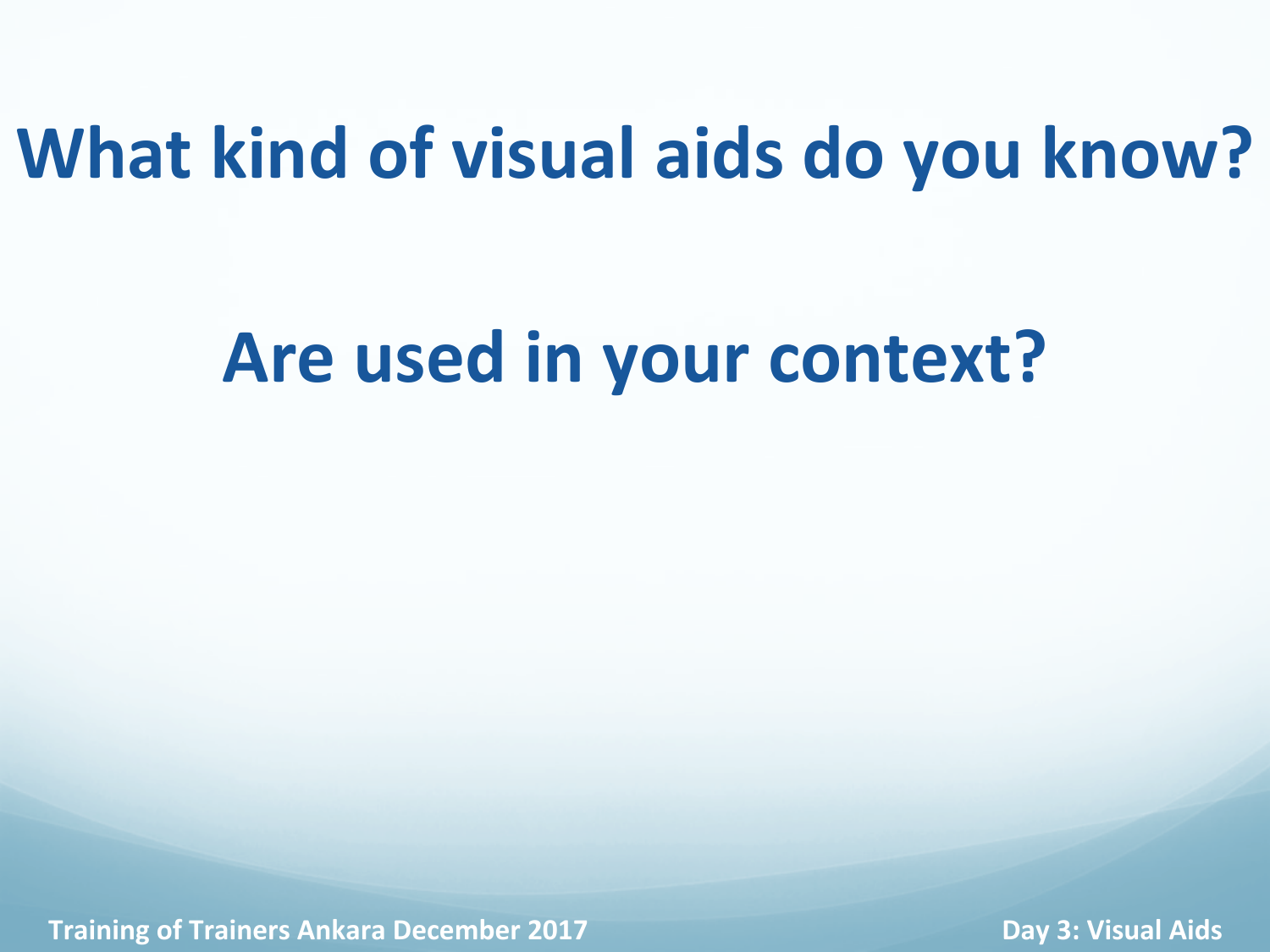## **Most used visual aids:**

|                                       | <b>Purpose</b>                                    | <b>Benefit</b>                                  | <b>Drawbacks</b>                                      |
|---------------------------------------|---------------------------------------------------|-------------------------------------------------|-------------------------------------------------------|
| Flipchart<br><b>or</b><br>white board | Summarising                                       | Doesn't break down                              | <b>Limited Visual</b><br>Range                        |
| Video                                 | <b>Realistic</b><br>imagery                       | Large data<br>8 <sub>k</sub><br><b>Visually</b> | - Technical<br>- Can break dawn                       |
| <b>Power Point</b><br>or<br>Prezi     | <b>Pictures</b><br>8 <sub>l</sub><br><b>Words</b> | Visual &<br>Adaptable<br>animation              | - Technical<br>- Overuse of words<br>- Can break dawn |
| You                                   | <b>Coordinating &amp;</b><br>energetic            | Flexible<br>8 <sub>l</sub><br>Real              | Forgetful<br>Emotional<br>Fearful                     |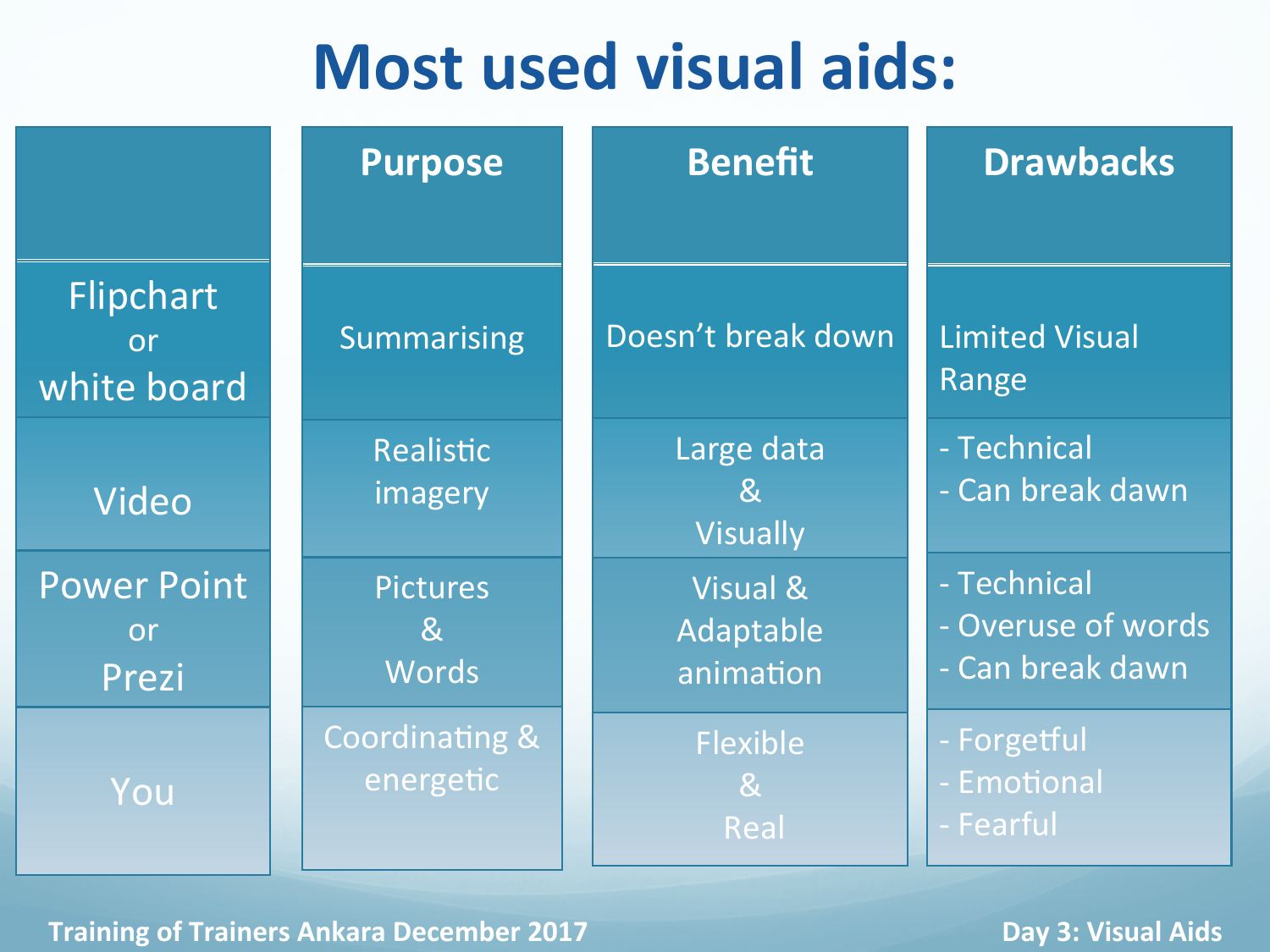## Designing Visual Aids -PowerPoint®



**Training of Trainers Ankara December 2017** *Compact Compact Compact Compact Compact Compact Compact Compact Compact Compact Compact Compact Compact Compact Compact Compact Compact Compact Compact Compact Compact Compact* 

4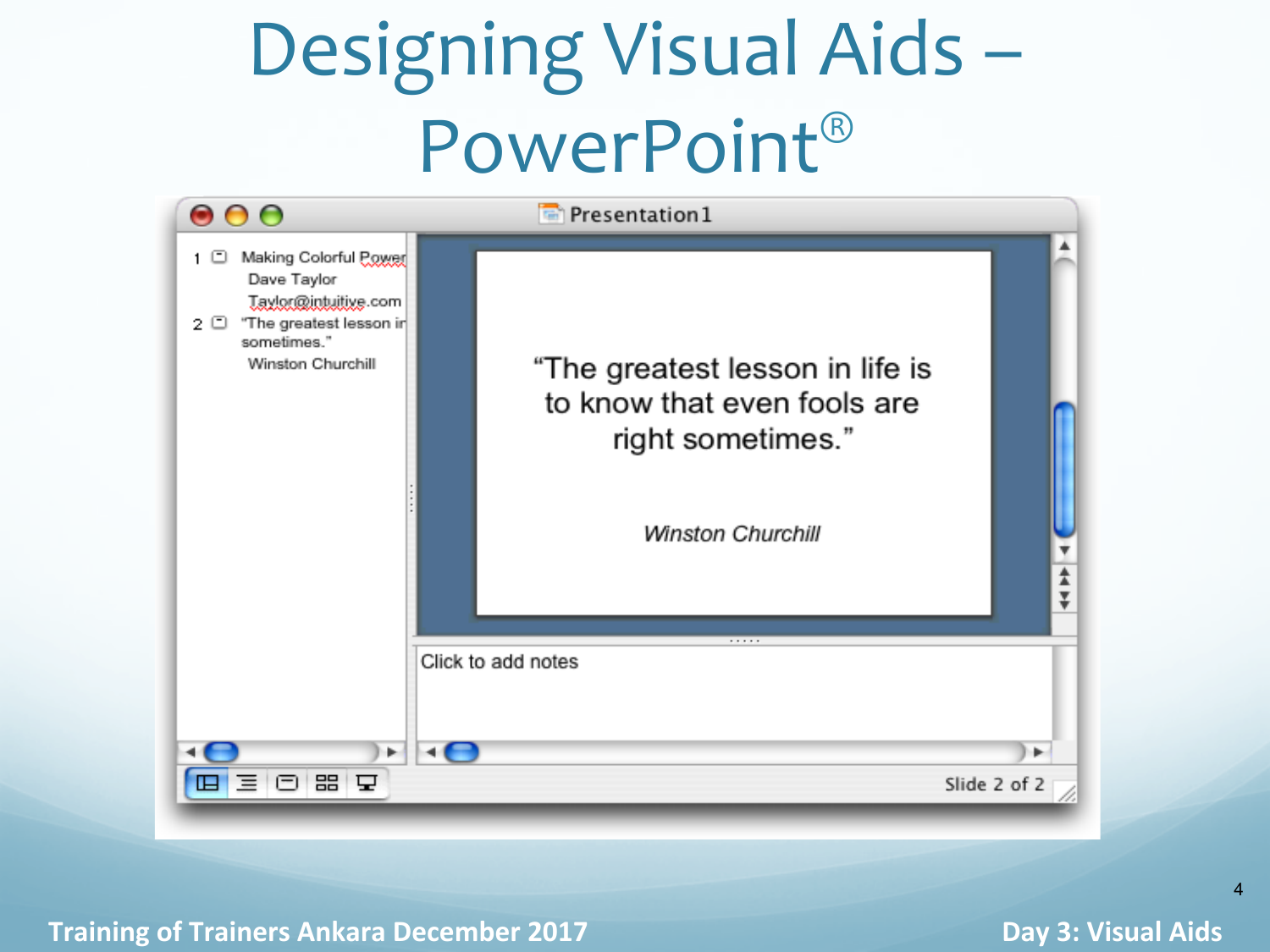## Using text on a slide - 1

#### **Instructional Technology:**

A complex integrated process involving people, procedures, ideas, devices, and organization, for analyzing problems and devising, implementing, evaluating, and managing solutions to those problems in situations in which learning is purposive and controlled (HMRS 5th ed.)



**Training of Trainers Ankara December 2017** *Compact 10. Training of Trainiers Ankara December 2017**Day 3: Visual Aids*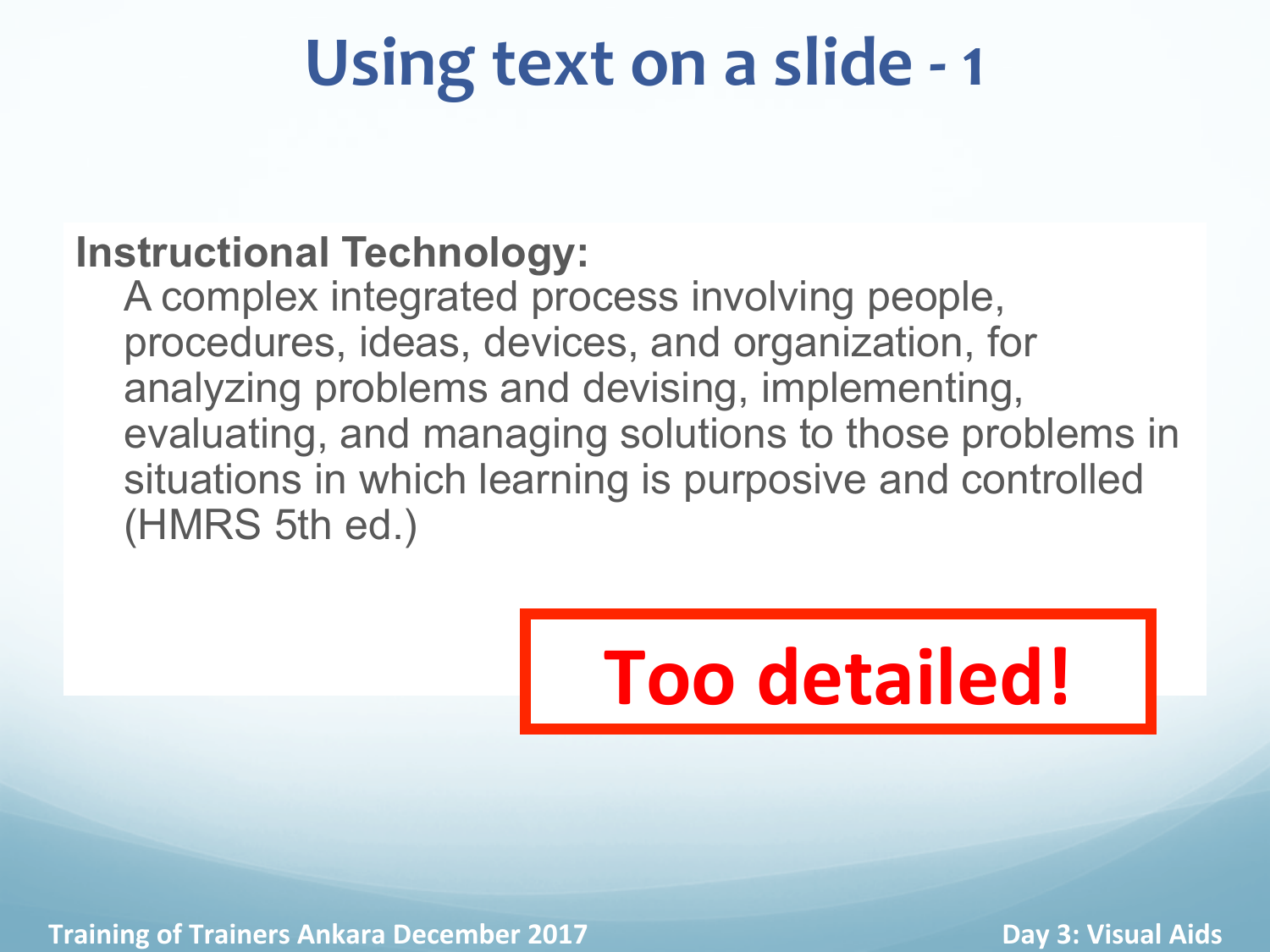## Using text on a slide - 2

### **Instructional Technology:**

A process

involving people, procedures & tools

for solutions

to problems in learning

(HMRS 5th ed.)

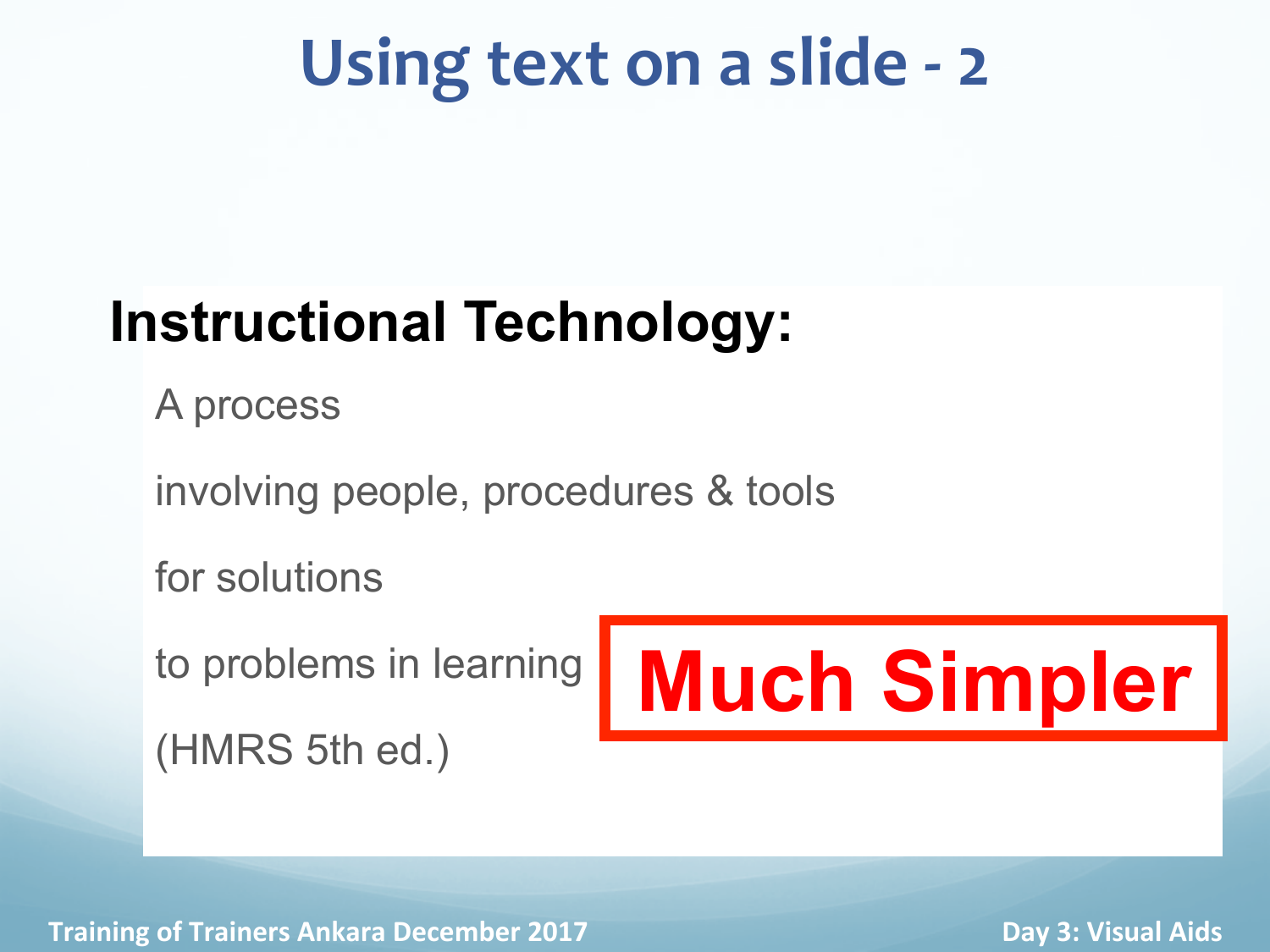## Using text on a slide - 3

- **ALL CAPITAL LETTERS ARE DIFFICULT TO**  $RFAD$ • ALL CAPITAL LETTERS ARE DIFFICULT TO READ
- $\bullet$  Upper and lower case letters are easier • Upper and lower case letters are easier

**Training of Trainers Ankara December 2017 1998 12017 Day 3: Visual Aids**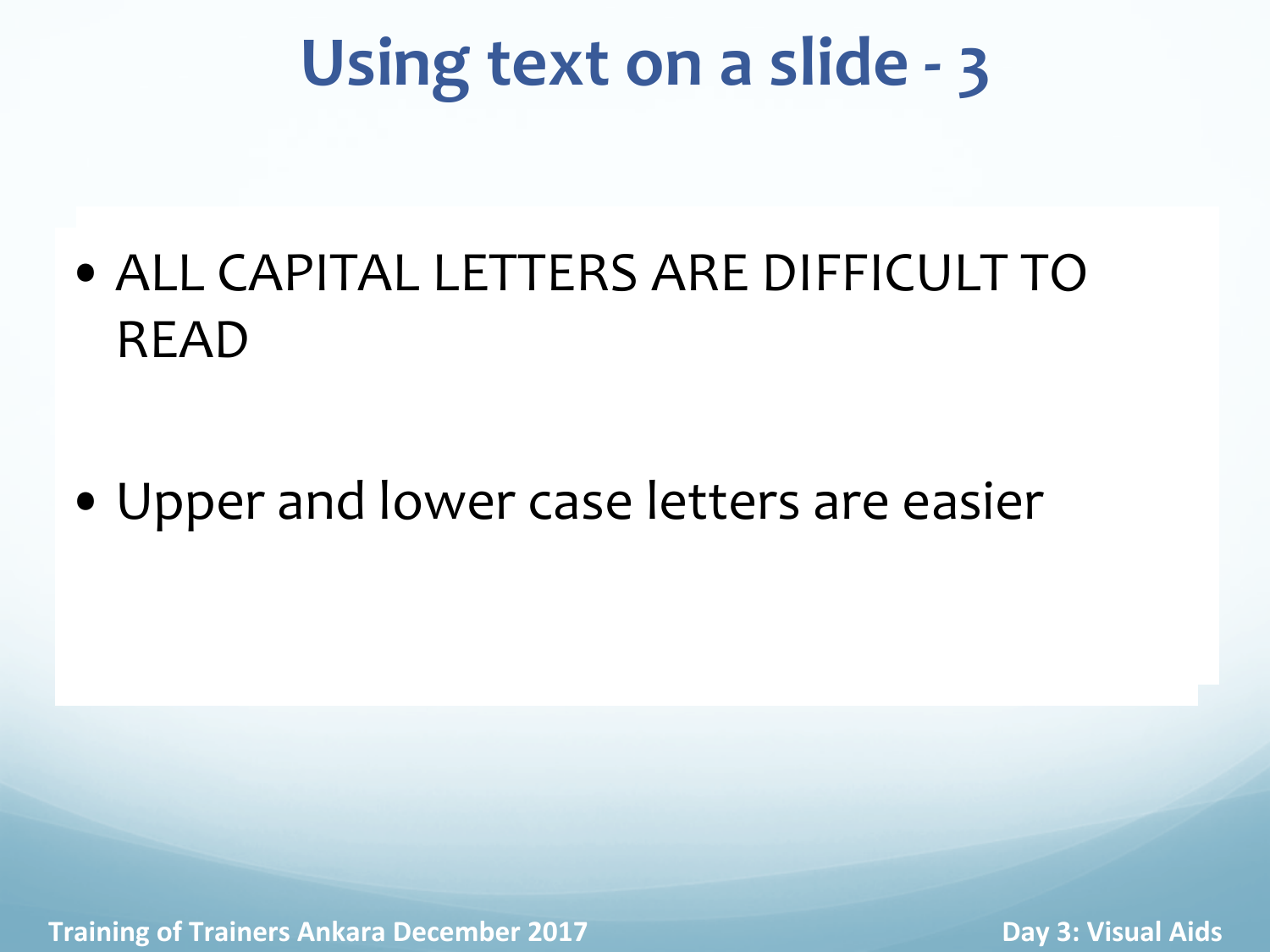## **Choosing fonts**

- Special fonts are difficult to read on screen
- Use more simple fonts they are clearer
- *Italics are difficult to read on screen*
- Normal or **bold** fonts are clearer
- Underlines may signify hyperlinks **• Instead, emphasise with bold & colours**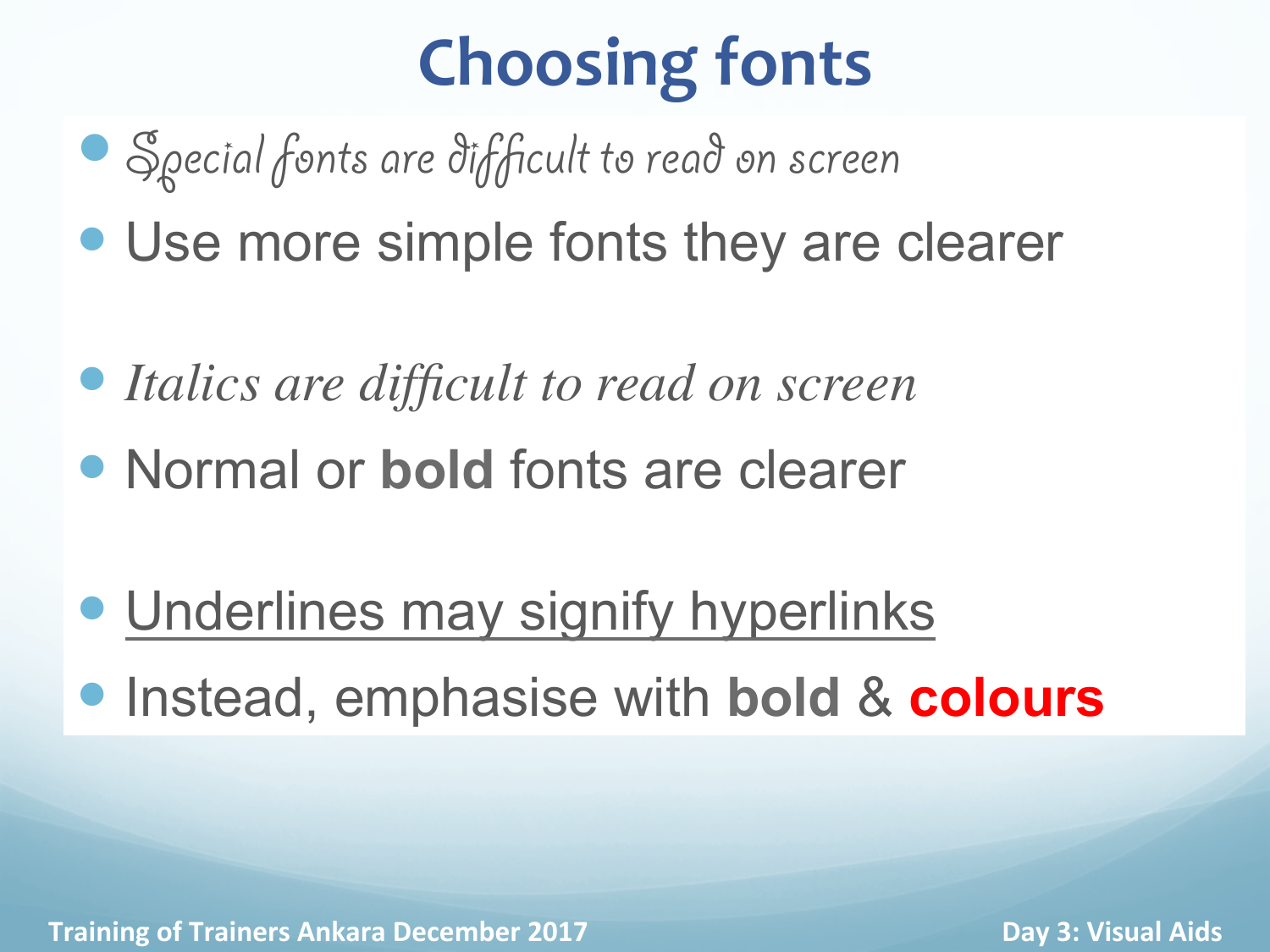## **Choosing colours - 1**

• Complementary colours appear opposite each other,

• Placed together they provide contrast

Give energy and impact to a visual aid.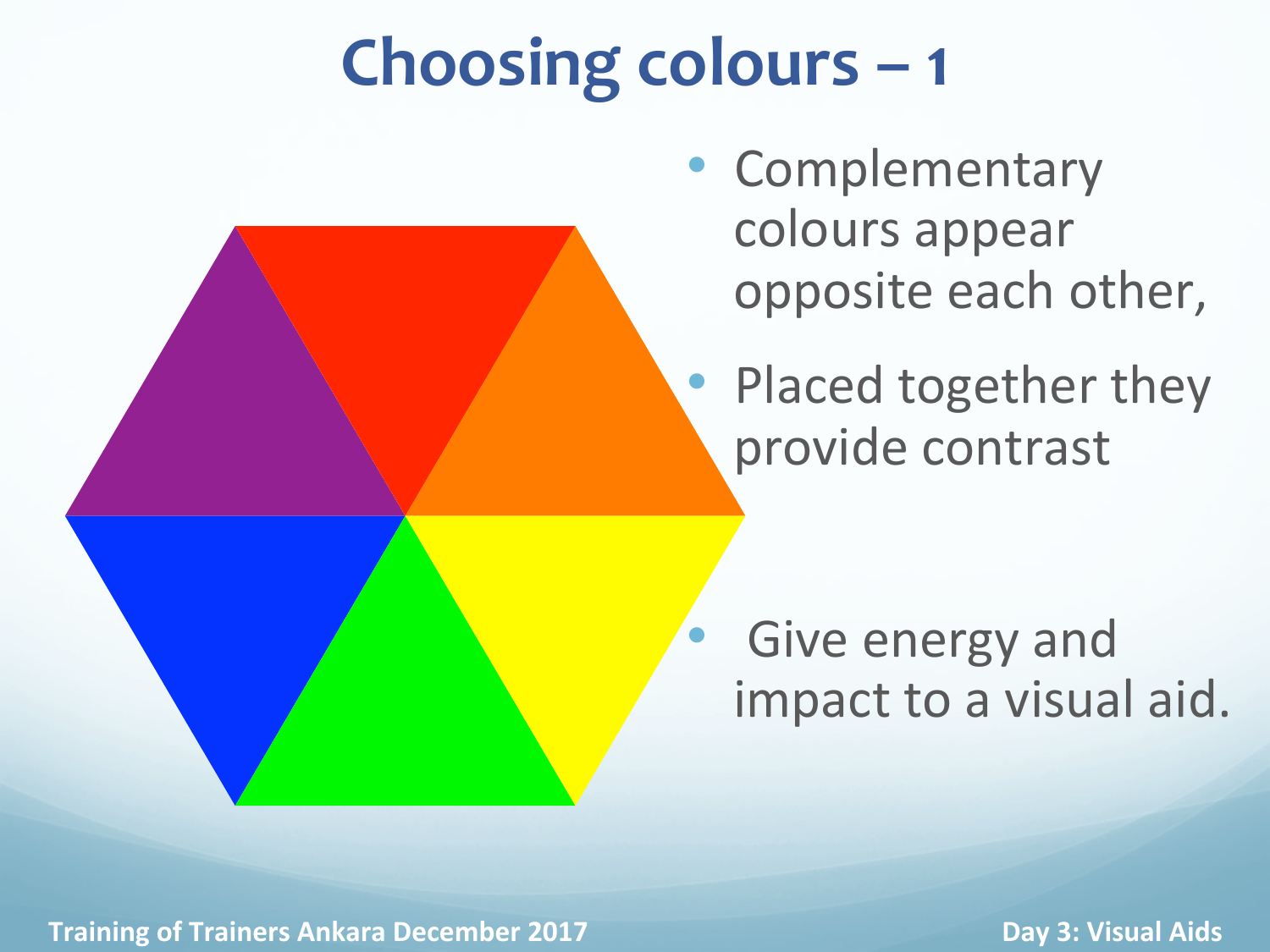## **Choosing colours – 2**

- 
- 
- Use complementary colours

## These colours do not complement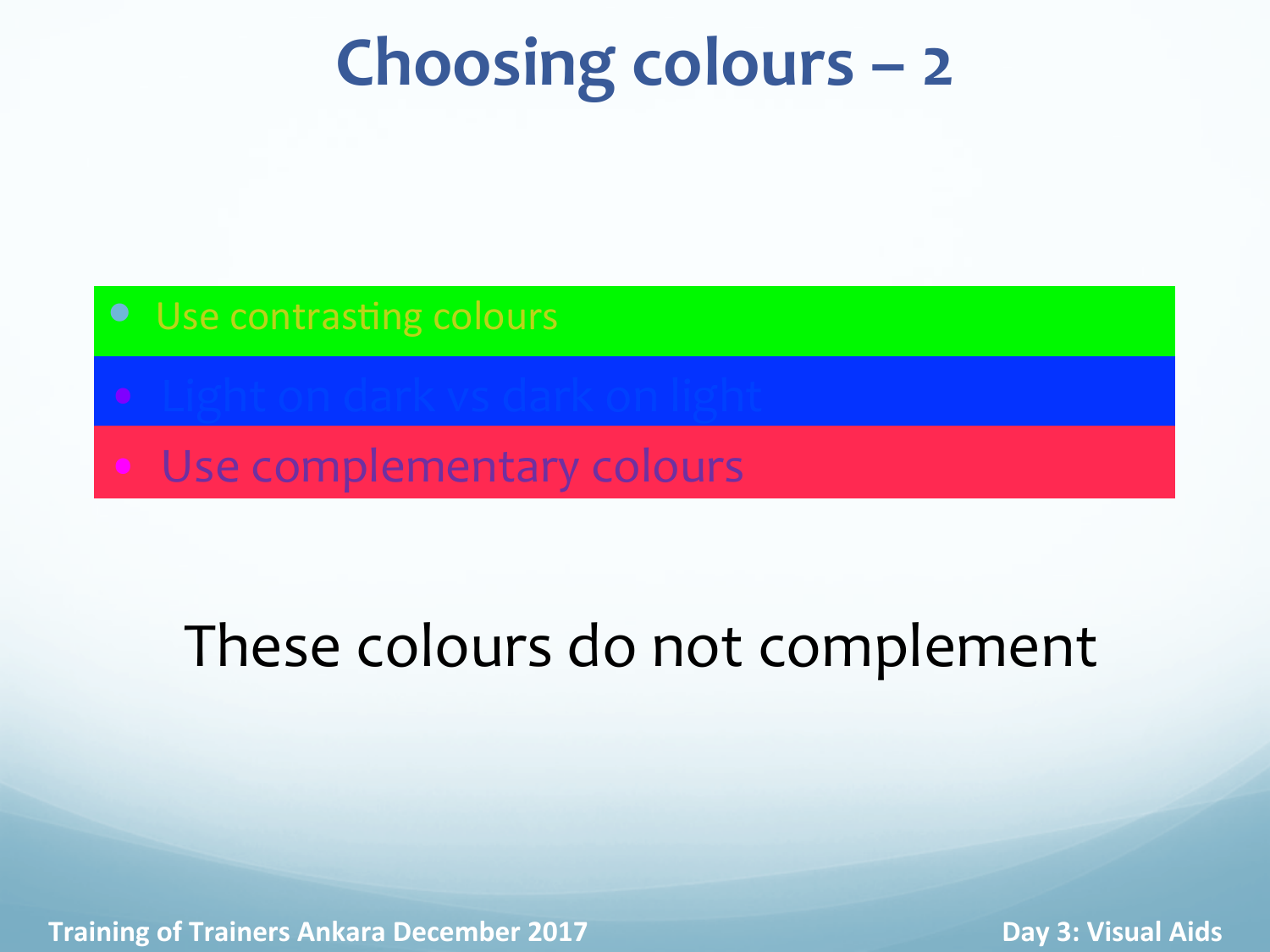## **Choosing colours – 3**

- Use contrasting colours
- Light on dark vs dark on light
- Use complementary colours

## These colours complement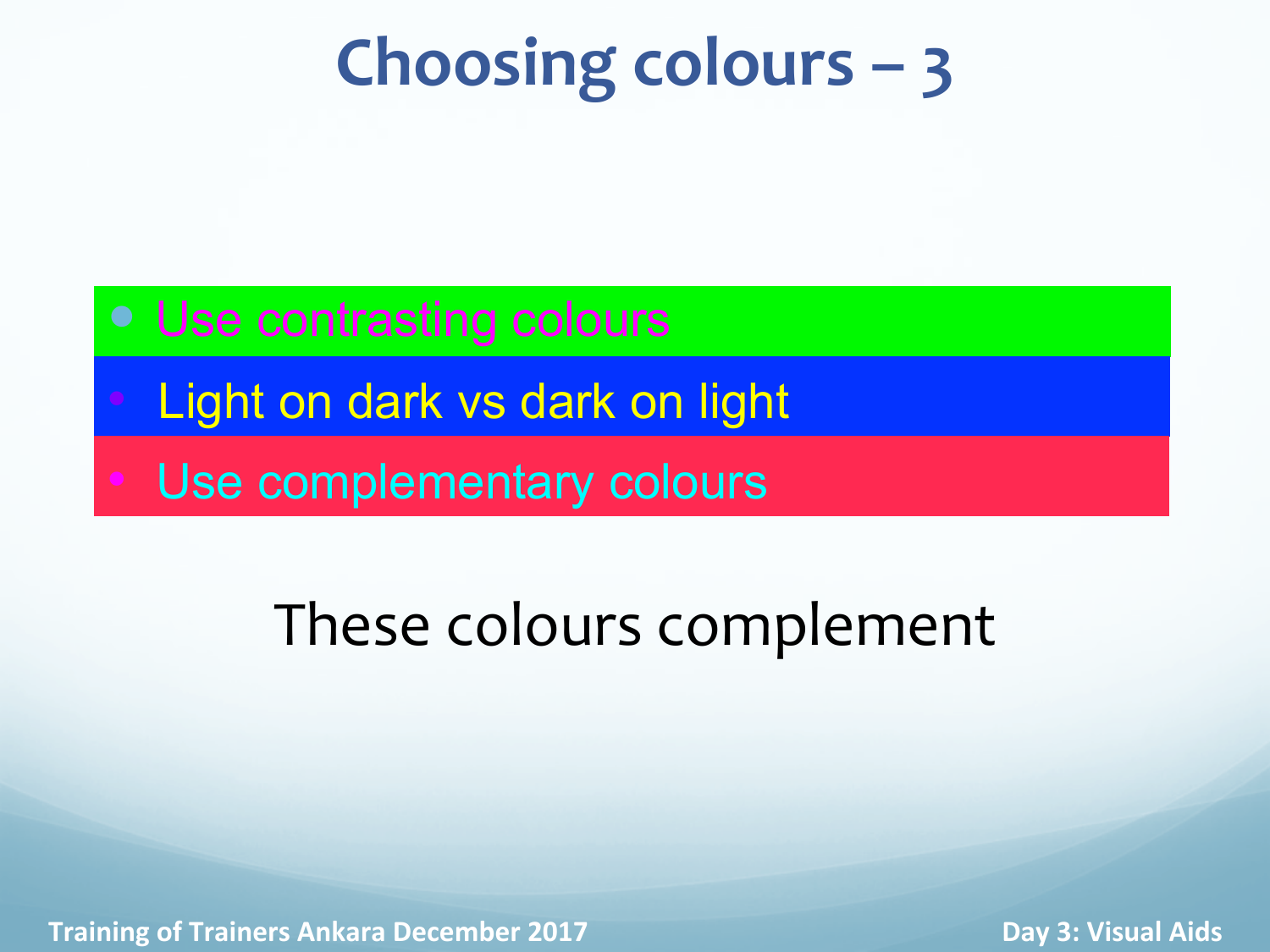## Use animation to support logical flow - 1

# **2 m Too distracting!**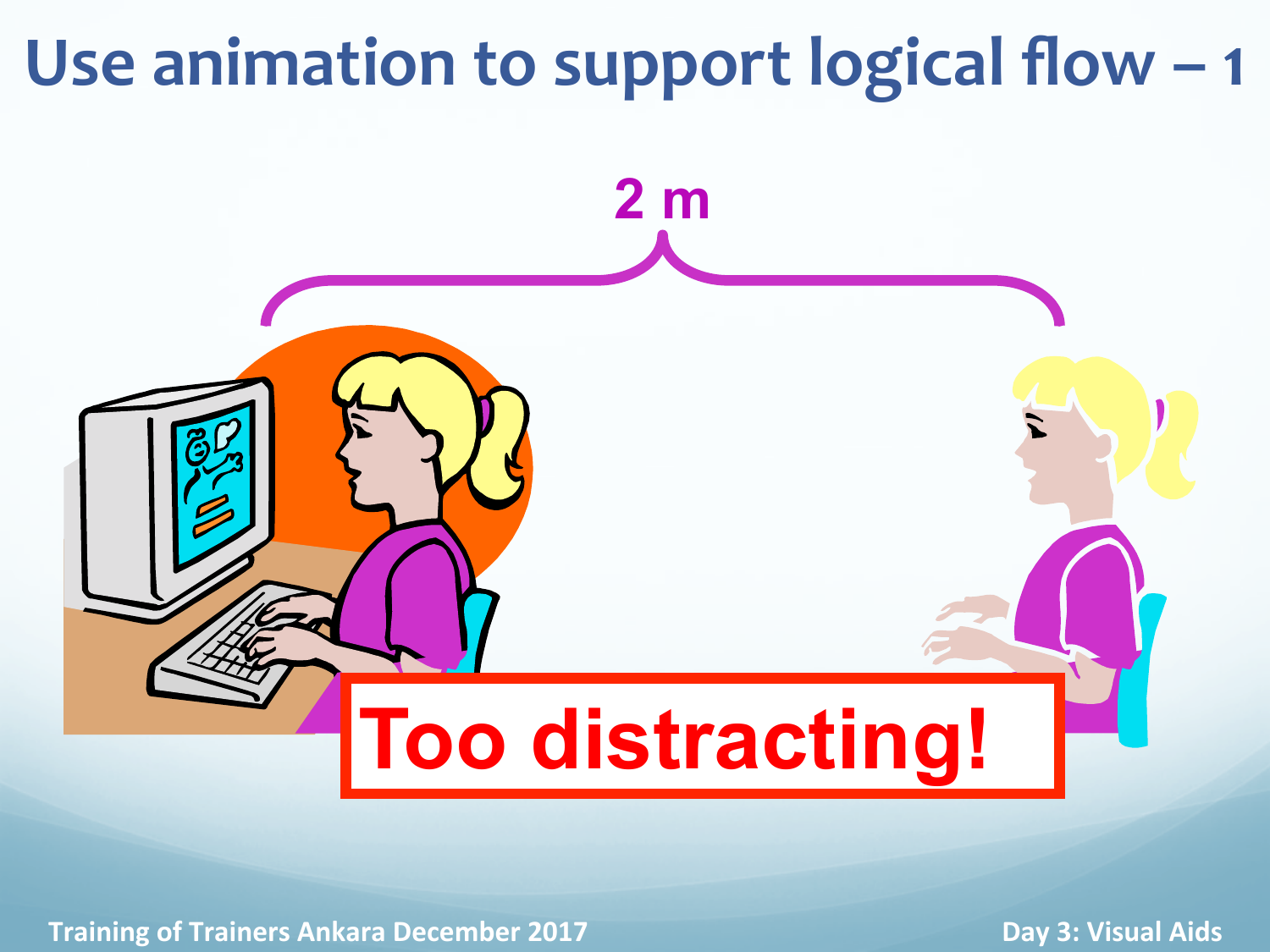## Use animation to support logical flow - 2



## **Simple & to the point**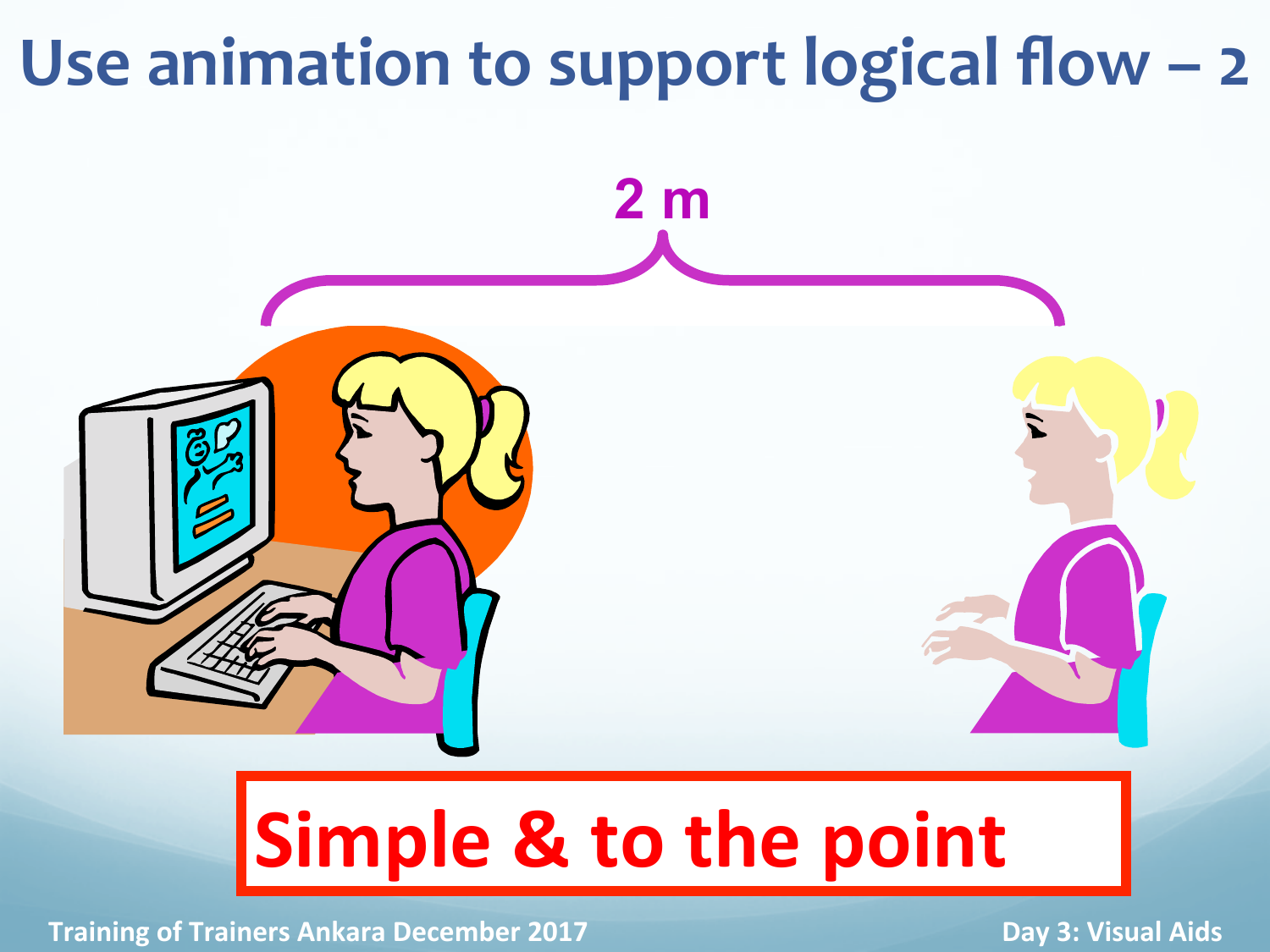## **Make important items look important - 1**

• Size implies importance

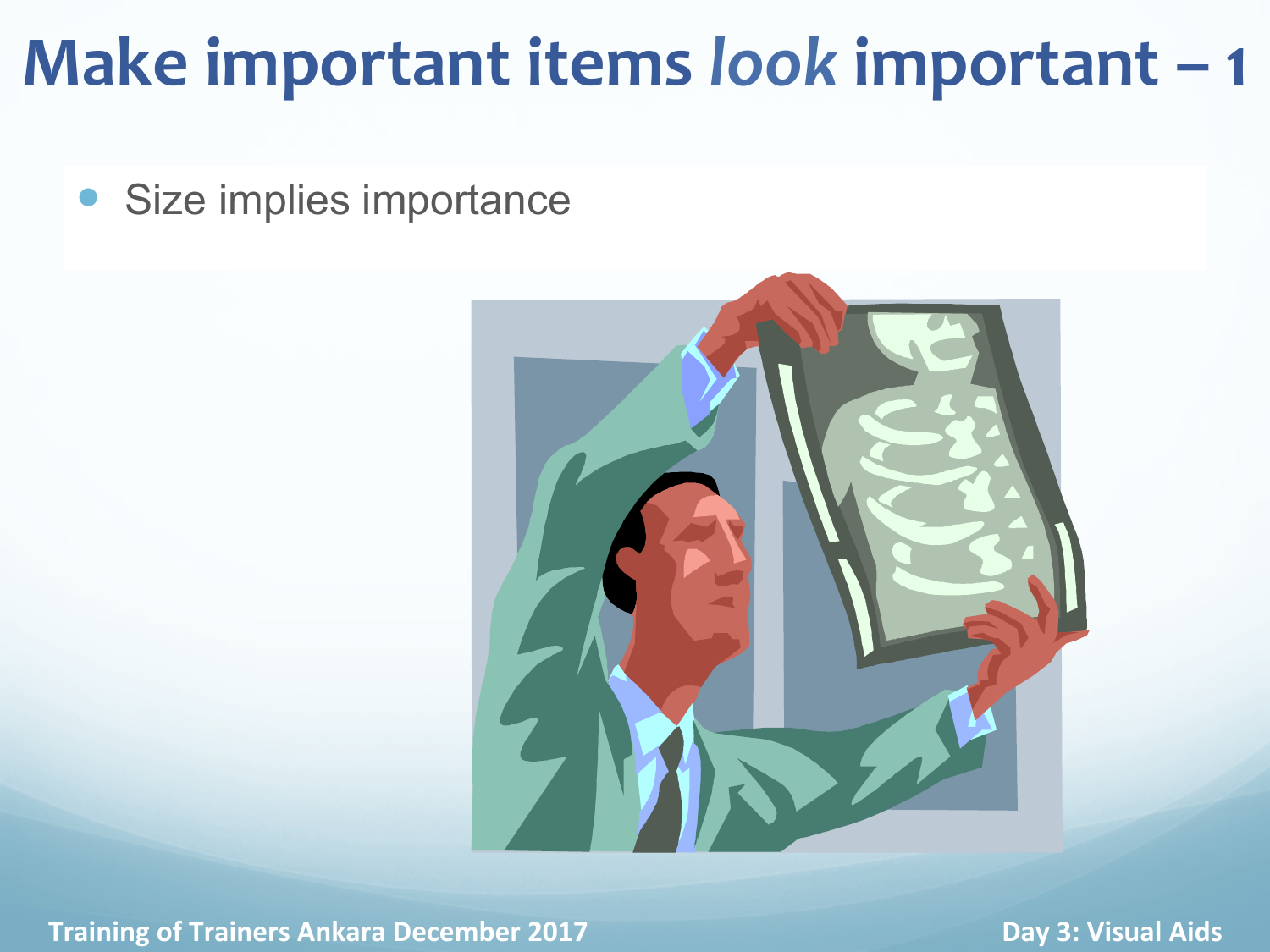## **Make important items look important – 2**

## Size implies importance



**Training of Trainers Ankara December 2017** *Compact 10. Training of Trainiers Ankara December 2017**Day 3: Visual Aids*